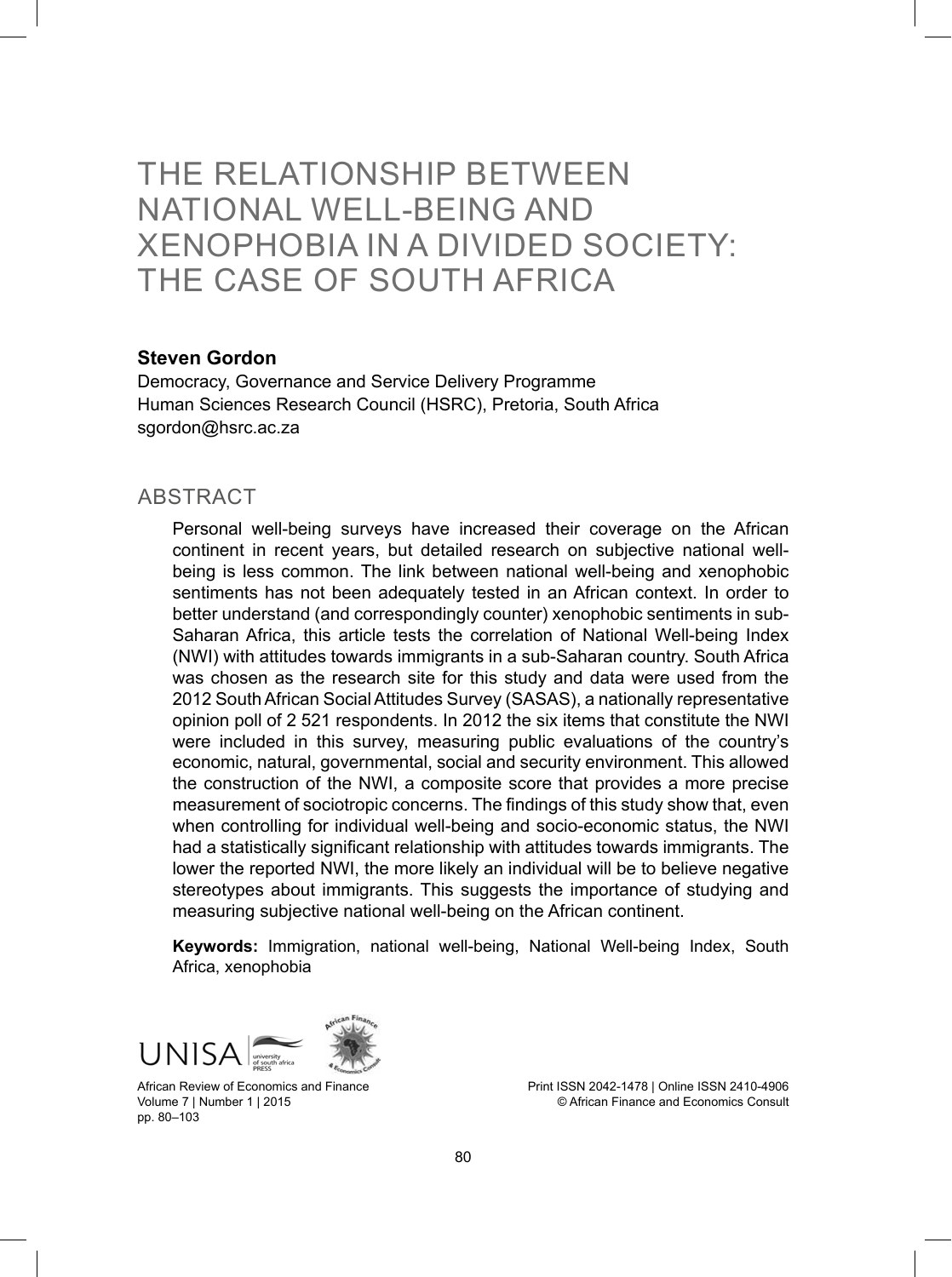### INTRODUCTION

Sub-Saharan Africa is home to a substantial immigrant population, numbering 17 million in 2013. This number has been growing over the last decade – at 1.3 per cent per annum between 2003 and 2013, according to the UNDP (2013). Recent xenophobic violence on the continent has highlighted the importance of a better understanding of anti-immigrant sentiment<sup>1</sup> in sub-Saharan Africa. Civil wars from Côte d'Ivoire to the Democratic Republic of Congo have been informed by xenophobic political discourses. In other countries, like South Africa, violence directed at foreigners has emerged as part of rioting and general civic unrest. Often local leaders in these conflicts, emphasising their own autochthonous status, portray immigrant communities as 'threats' to locals, aliens seeking to grab power and land. In this way violence directed at these groups is rationalised. Such violence points to the need to study the extent of anti-immigrant sentiment on the continent and better understand what factors are driving such sentiments.

During incidents of anti-immigrant violence in sub-Saharan Africa, local autochthons tend to link the presence of immigrants with the national well-being, blaming immigrants for a variety of national ills. In Côte d'Ivoire, President Laurent Gbagbo, for instance, linked immigrant communities to the economic woes of the country, branding them 'enemies' of the state. In South Africa, in a less coordinated May 2008 anti-foreigner campaign,<sup>2</sup> a number of community-level leaders lashed out at immigrants for their alleged role in fuelling unemployment and crime. The political discourses of these conflicts suggest that individual concern with national well-being is central to understanding the formation of anti-immigrant stereotypes on the continent. However, the relationship between subjective national well-being and anti-immigrant sentiments has not been adequately tested using quantitative public opinion data in an African context.

Anti-immigrant sentiment can fuel violence and discrimination against foreigners, and should be countered. This is especially important in a society like South Africa, which is committed to constitutionalism and multiculturalism. Any attempt to counter or reverse anti-immigrant stereotypes requires a good understanding of such stereotypes and their determinants. Indicators of subjective national well-being may have an important relationship with anti-immigrant stereotypes. The present study will focus on this relationship using South Africa as a case study. The article will investigate subjective national well-being using a multidimensional measure, the National Well-Being Index. The aim is to contribute to the literature on intergroup relations in sub-Saharan Africa.

### XENOPHOBIA IN TIMES OF NATIONAL CRISIS

When nations are perceived to be in decline, anti-immigrant sentiments tend to flare. Wimmer (1997) argues that xenophobia should be seen as part of appeals to national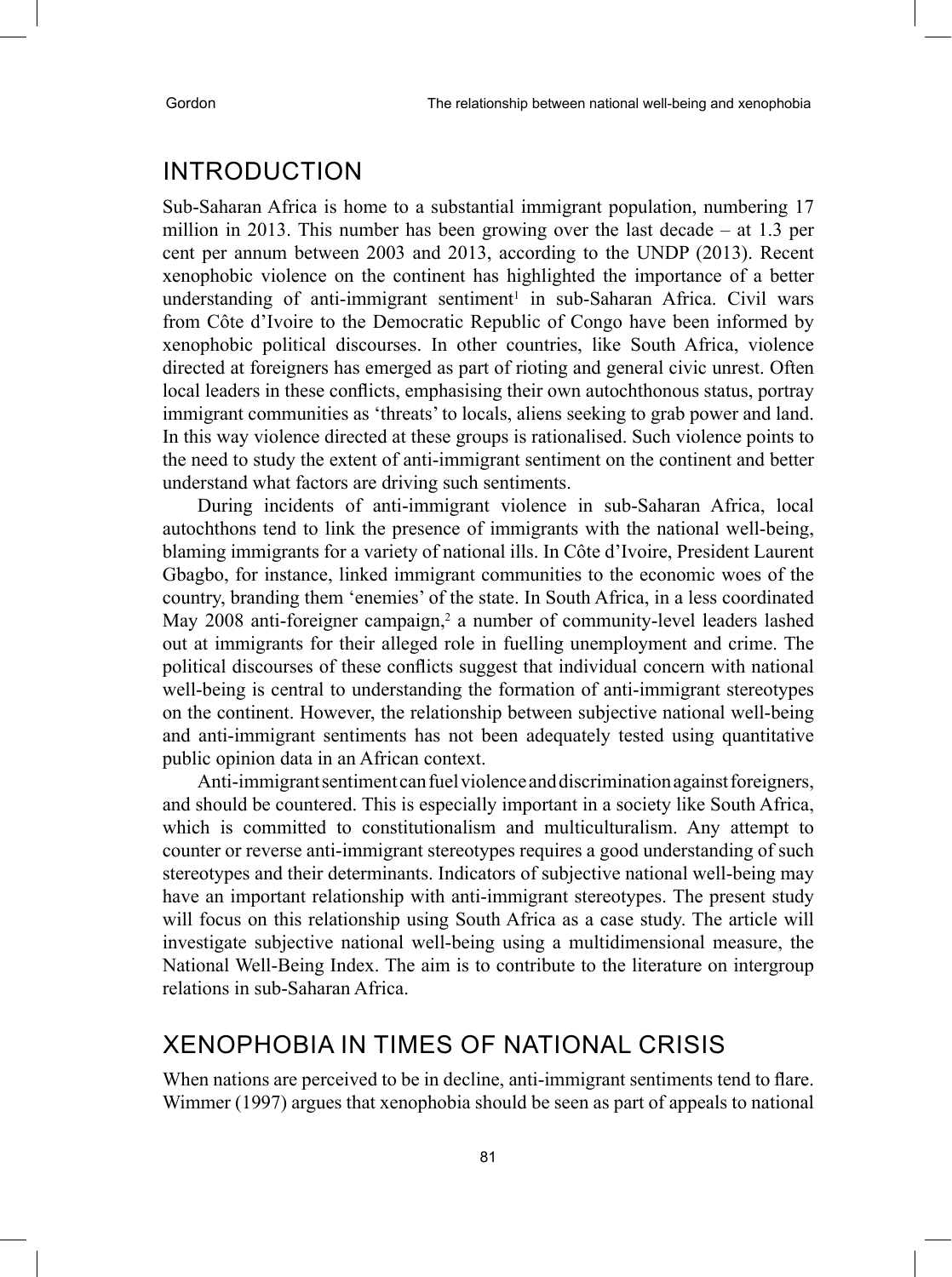unity and, as such, xenophobia becomes more prominent during periods when the collective well-being of the state seems fragile and imperilled. Public opinion researchers have contended that an ingroup's<sup>3</sup> evaluations of their environment is related to their perceptions of the threat presented by an outgroup (Pettigrew *et al.*, 1997; Hainmueller and Hopkins, 2014). The existing research suggests that collective concerns at the country level – regularly termed 'sociotropic' evaluations in public opinion literature – will have an impact on public opinion towards immigration.<sup>4</sup> Perceived consequences of immigration should, therefore, vary as economic and other circumstances at the national level change (see also Pichler, 2010). The multidimensional character of 'sociotropic' evaluations is often ignored and, as a result, their relationship with anti-immigrant sentiment has been inadequately investigated. There is a knowledge gap in our understanding of the relationship between anti-immigrant sentiments and 'sociotropic' evaluations.

The predictive power attributed to perceived threats in the public opinion literature on prejudice formation, and the importance of identifying determinants of such perceptions, become evident. Perceived threat (whether unequivocal or not) from an outgroup to the ingroup's socio-economic (or socio-cultural) position, argues Blumer (1958), is the catalyst for the formation of prejudice. The perception of threat rationalises the exclusion of outgroups from equal access to societal and material goods. Perceived threats have been shown to influence both discriminatory attitudes and prejudices against outgroups in a divided society (see, e.g., Raijman *et al*., 2008; Gorodzeisky, 2013). The central tenet of these studies is that attitudes towards outgroups are shaped by the ingroup's identifications and the struggle between groups for economic and social resources (also see Pichler, 2010). Attitudes towards an outgroup are, therefore, the product of a zero-sum view of politics.

Social identity theorists, including those examining xenophobia in South Africa (Dodson, 2010), suggest that a strong national identity will also influence attitudes towards outgroups. As such, nationalism and national identity often feature in studies of exclusionary attitudes, particularly in divided societies (see, e.g., Raijman *et al.*, 2008; Gorodzeisky, 2013). Since the early 20<sup>th</sup> century, social psychologists have found that contact between groups reduces intergroup prejudice. Over the last 50 years, scholars have tested numerous mediators of contact and have argued that intergroup contact would reduce prejudice when the situation fosters personal, intimate intergroup contact (Pettigrew *et al.*, 1997; Pettigrew *et al.*, 2011). In other words, when intergroup contact is characterised by cooperative equality, it is often associated with friendship. Given this research, any investigation of anti-immigrant sentiment should account for nationalism and intergroup contact.

In an analysis of xenophobia in South Africa, Dodson (2010) argues for the importance of examining the opinions and attitudes of xenophobic individuals, contending that such a strategy is necessary to understand the mechanisms behind the 'othering' of immigrants in a sub-Saharan African context. Much of the public opinion research on xenophobia, however, is concentrated on research sites in the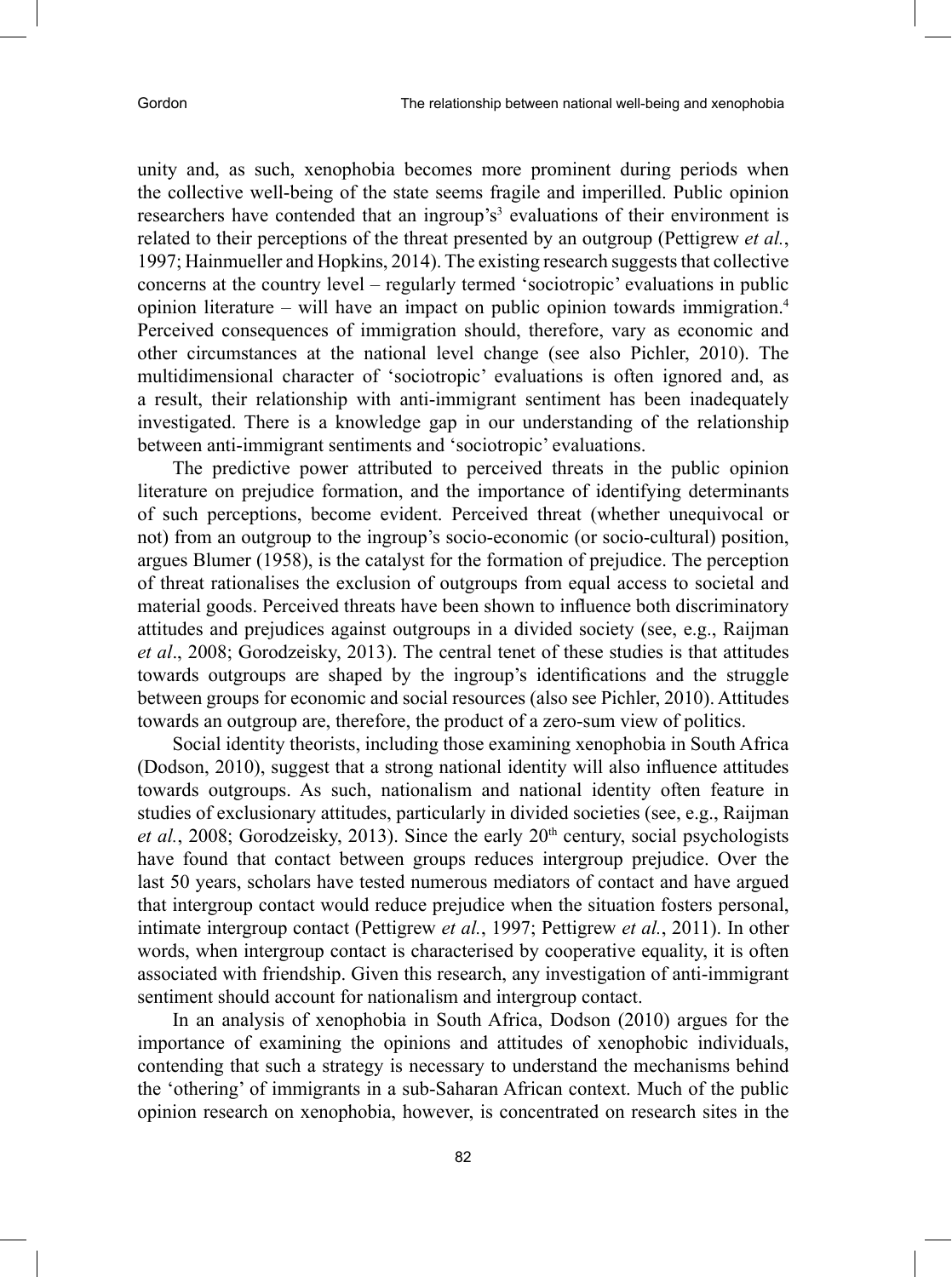Global North (Hainmueller and Hopkins, 2014) and studies on attitudes towards immigrants on the African continent, relative to what has been done in other regions of the world, are scarce. There is a need, therefore, for a greater examination of anti-immigrant stereotypes in an African context, as this will allow for a better understanding of the 'othering' of immigrants on the continent.

## THE INTERNATIONAL WELL-BEING INDEX

The concept of subjective well-being gained prominence in the 1960s as social scientists became increasingly dissatisfied with macroeconomic indicators of human welfare. Diener and Diener (1995, p. 653) define subjective well-being as 'a person's evaluative reaction to his or her life – either in terms of life satisfaction (cognitive evaluations) or affect (on-going emotional reactions)'. Developed by Robert Cummins, the International Well-Being Index (IWI) was designed as a domain-level representation of life satisfaction (Cummins *et al.*, 2003). The aim of the IWI is to provide a theoretically sound tool to investigate subjective well-being in a country, it being a comprehensive instrument capturing a holistic picture. The IWI comprises two sub-scales (the Personal Well-Being Index and the National Well-Being Index), and has been identified as one of the most comprehensive multidimensional subjective well-being measures.

Since the 1980s there has been a considerable expansion in scholarship on subjective well-being in Africa. This mirrors a global trend in comparative survey research and a commitment by international survey series to increase their presence in sub-Saharan African countries (Roberts *et al.*, 2015). South Africa is at the forefront of this trend, due in large part to the work of the South African Quality of Life Trends Project (Møller, 1999, 2007, 2013). South Africa is the only sub-Saharan African country where the IWI has been included in a nationally representative survey. The Personal Well-Being Index (PWI) has been in use in the country since 2009 and using this PWI data researchers have identified important issues of relevance to people living on the continent. The National Well-Being Index (NWI), on the other hand, was not used in sub-Saharan Africa until 2012.

The PWI questions fielded in South Africa are: How satisfied are you with (1) your standard of living; (2) your health; (3) what you are achieving in life; (4) your personal relationships; (5) how safe you feel; (6) feeling part of your community; (7) your future security; and (8) spirituality or religion. In contrast to the PWI, the NWI consists of only six questions: How satisfied are you with (1) the economic situation; (2) the state of the natural environment; (3) social conditions; (4) how the country's affairs are managed; (5) business; and (6) national security.<sup>5</sup> To construct each index or sub-scale, the relevant items are often converted into a 0–100 score and then combined (as suggested by Cummins *et al.*, 2003). The final range on each index is 0–100, with higher values indicating higher levels of self-reported life satisfaction.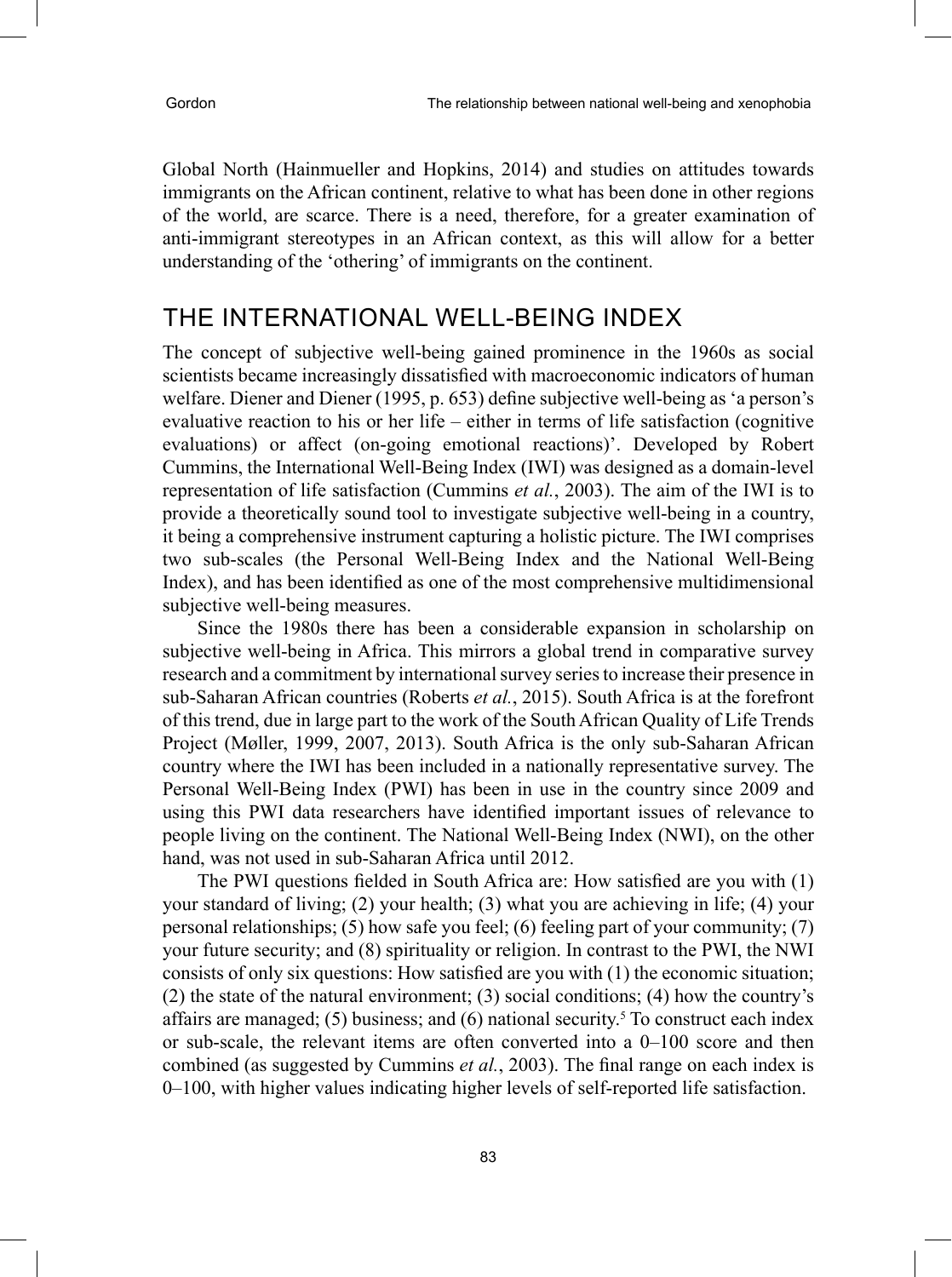The IWI has most often been applied by researchers in the Global North (also see Davey and Rato [2011], who note the applicability of the IWI in China), but recent research in Algeria has provided insight into the applicability of this measure in an African environment. According to Tiliouine *et al.* (2006), the psychometric performance of the IWI was proven to be very high in terms of validity, reliability and sensitivity in Algeria (see also Tiliouine, 2009) indicating that the index is a valuable tool for the measurement of subjective well-being in Africa. Later work by Tiliouine (2009) suggests that, in post-transition countries like Algeria, responses to questions used to construct the NWI are not only a matter of personality, but a reflection of the perceived reality of external conditions of living for the population as a whole (also see Tiliouine *et al*., 2006). Poor provision for the basic needs of the population should have a negative relationship with the NWI according to Tiliouine (2009). This should be particularly true of those who are more aware of their socioeconomic reality – perhaps through the utilisation of diverse information sources – and less influenced by government propaganda.

# THE SOUTH AFRICAN CONTEXT

South Africa was chosen as the research site for this study, as the country is one of the largest recipients of international migrants on the African continent, hosting a population which exceeded two million in 2013 (UNDP, 2013). In 1994, South Africa underwent a historic transition from an authoritarian minority government to a democratic majoritarian regime. Researchers working on South Africa note that individual subjective satisfaction with life peaked during the 1994 period. The 'transition event' acted as a great leveller of life satisfaction, with both rich and poor South Africans reporting equal levels of well-being for the first time (Møller, 1999). This subjective well-being equality was short-lived and overall individual wellbeing declined sharply in 1995 (see also Møller, 2007, 2013). In preceding years, subjective well-being surveys in the country found significant differences in life satisfaction between different economic groups, with the most disadvantaged and marginal groups in society reporting much lower levels of life satisfaction (Møller, 1999, 2007, 2013).

In the current period, many economic and social problems (such as crime and unemployment) confront South Africa – a fact acknowledged by the country's National Planning Commission (2012). Public opinion surveys, such as the Southern African Migration Project (SAMP), have found widespread xenophobia<sup>6</sup> in the country and show that many blame immigrants for these problems (Crush *et al*., 2013). Large-scale anti-immigrant rioting in 2008, and documented and continued low-level anti-immigrant violence in the country, highlight how the livelihoods of foreign communities are negatively affected by populist anti-immigrant sentiments (also see Dodson, 2010; Landau, 2010). This article will investigate four types of threat allegedly posed by immigrants in the country, namely threats to security,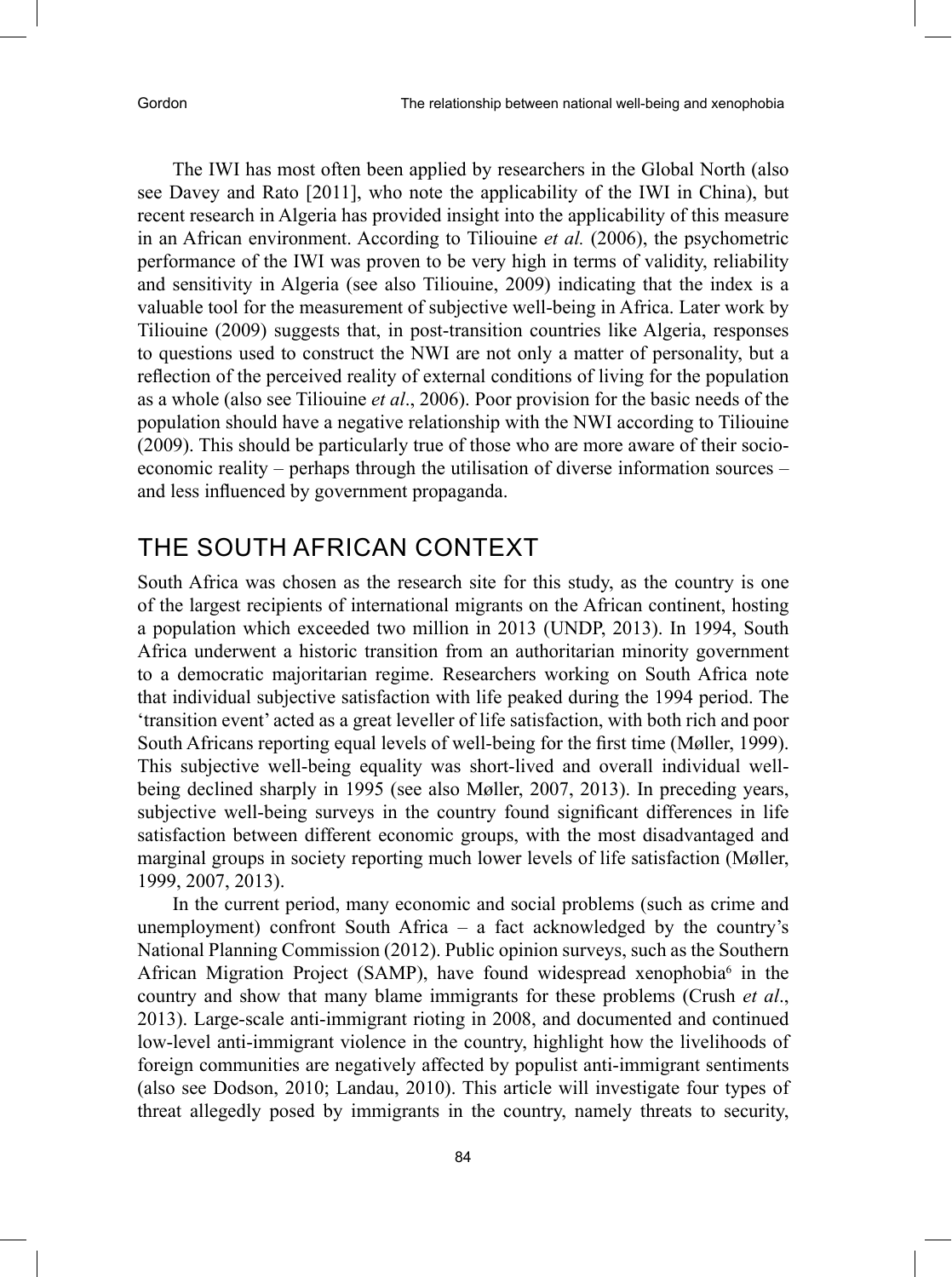economic position, health and social entitlements. The context of each of these threat types in South Africa will be discussed below.

During the political transition towards democracy, South Africa experienced a considerable increase in reported crime. Part of this upsurge may be a reflection of increased reporting by victims and better data collection on the part of the police (Møller, 2005). As the country's National Planning Commission (2012) recognises, current rates (particularly of violent types) of crime are high (also see Institute for Security Studies,  $2014$ ).<sup>7</sup> The impacts of crime – in terms of victimisation and financial well-being – on South African society are extensive. According to a study by Roberts (2012), between 50 and 60 per cent of adults reported some level of dysfunctional or damaging fear of crime, and he concluded that South Africans are more fearful than people in many other parts of the world (see also Møller, 2005). Foreigners are often blamed for the high rate of crime, particularly for more violent crime such as murder, robbery and drug trafficking (Misago *et al.*, 2008; Dodson, 2010). Police targeting of undocumented immigrants, according to Landau (2010), has only encouraged the public in this view.

Unemployment is high in the country<sup>8</sup> and many poor communities are reliant on social grants to survive (Statistics South Africa, 2014c). In survey after survey, joblessness in particular has been spontaneously mentioned as one of the country's top problems (Møller, 2007). The 2008/2009 global financial crisis only worsened the unemployment problem, and the economic recovery has seen limited job creation marred by widespread labour unrest over wages (National Planning Commission, 2012; Alexander, 2013). In response to high unemployment, the South African social welfare net has expanded significantly, particularly in the last decade (Statistics South Africa, 2014c). Foreigners are seen to compete with citizens for employment because they will allegedly work for lower wages under poorer working conditions (Misago *et al.*, 2008; Landau, 2010). In some communities, immigrants are accused of using magic (sometimes called *umuthi*) to amass illicit wealth and bring misfortune to their economic rivals (Hickel, 2014). SAMP research shows that many South Africans also see migrants as using up resources (e.g., water, electricity, housing, etc.) meant for citizens (Crush *et al.*, 2013, pp. 22–24). In this way, foreigners are seen as burdening the state, and endangering social and economic development in the country.

To South Africans, immigrants present not only an economic threat but a health one as well. Findings from a 2010 SAMP survey found that many believe that international immigrants spread disease in South Africa, and foreigners are seen as carriers of a number of deadly viruses (Crush *et al.*, 2013). Concerns about the spread of the Ebola virus by foreigners can only have exacerbated the view of immigrants as carriers of disease. One of the most serious diseases affecting South Africa – and many other sub-Saharan African nations – in the last three decades has been the HIV/AIDS virus (National Planning Commission, 2012). By 2006, the majority of households in the country had had a personal experience of the disease, and a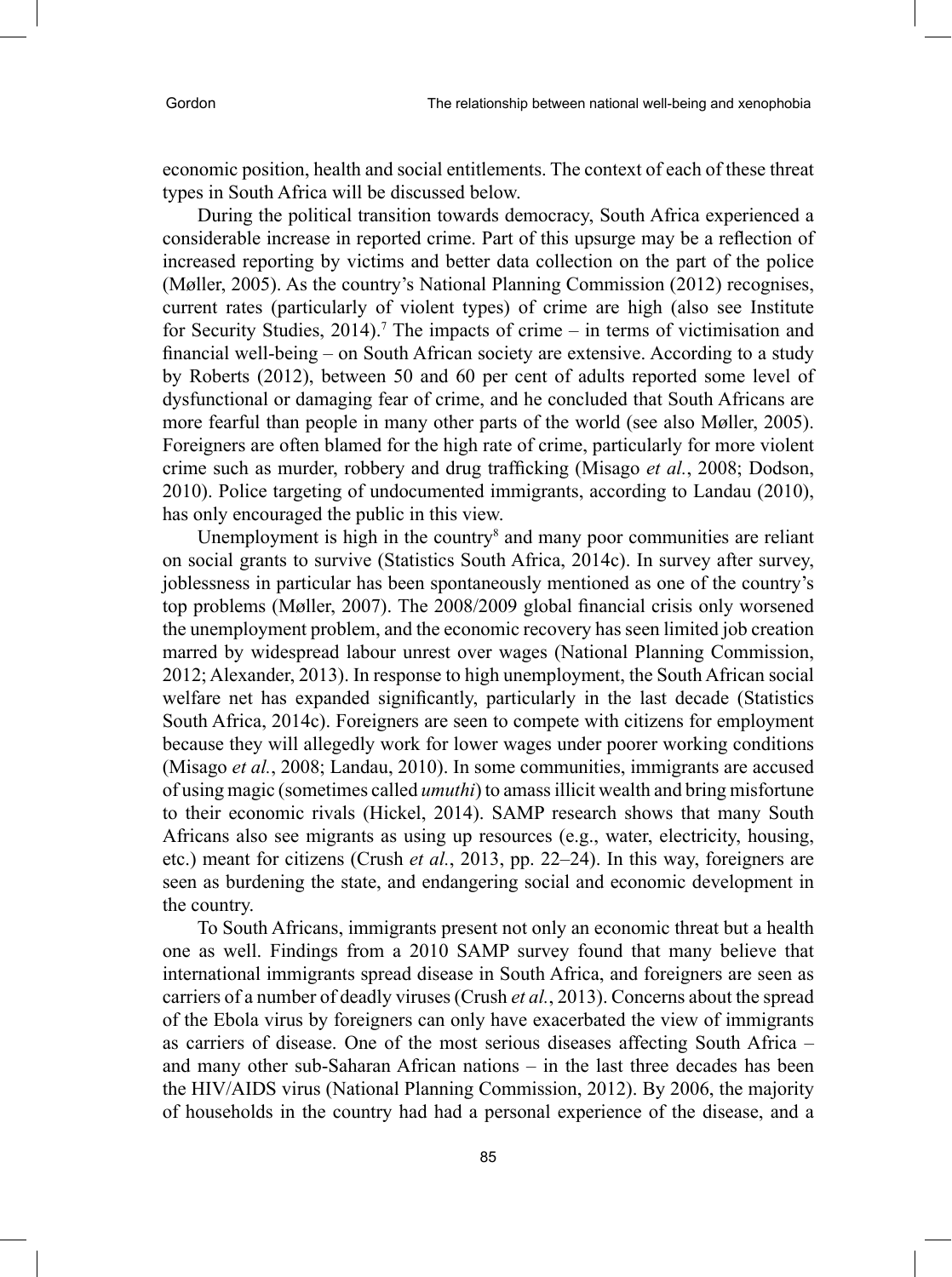considerable number had experienced the death of a family member<sup>9</sup> (Møller, 2007). Stories of how immigrants spread disease often intersect with other narratives about how foreigners treat South African women (Dodson, 2010). Immigrants are often accused of 'stealing women' and impregnating or marrying locals without paying bridewealth or cleansing fines (also see Hickel, 2014).

The various types of perceived threat – unemployment, crime or disease, for example – may stem from different factors. South Africa remains 'a divided society', as even the country's own National Planning Commission (2012, p. 35) acknowledges. Nothing highlights this divide more starkly than research conducted by Møller (1999, 2013) in 1997 and then repeated in 2010. Asking a national representative sample of South Africans 'what would make ordinary South Africans happy?', Møller (2013) found that differences in response between economic classes were stark. Wealthier South Africans were more concerned about safety and macroeconomic issues (i.e., economic growth) than their poorer counterparts. The poor, in turn, were more likely to be worried about 'bread and butter' issues such as access to jobs, housing and basic service delivery than the wealthly (also see Møller, 2007). Given the high disparity observed, it may be that perceptions of threat by immigrants will be affected by socioeconomic status, with the privileged more concerned about the security threat presented by immigrants, while those in lower-income households may be more likely to see immigrants as a threat to employment opportunities or social entitlements.

# DATA USED

Unlike in other African countries, data collection on attitudes towards migrants in South Africa began to expand during the late 1990s – much of the early data collected by SAMP. However, SAMP research did not include a focus on (or measure of) national well-being and its relationship with xenophobia in South Africa has not been quantitatively investigated. To examine the relationship between national well-being and anti-immigrant stereotypes, use is made of the South African Social Attitudes Survey (SASAS), which is conducted on an annual basis by the Human Sciences Research Council (HSRC). This nationally representative survey has included questions on attitudes towards immigration since it was first fielded in South Africa in 2003. The full IWI was included in SASAS for the first time in 2012. The inclusion of the IWI was part of a collaborative programme of work between the HSRC in South Africa and the Algerian *Direction Générale de la Recherche Scientifique et du Développement Technologique*.

SASAS was designed to yield a representative sample of adults aged 16 and older in South Africa, regardless of their nationality or citizenship, with no upper age limit. The sample was chosen from the 2011 census sample frame, and 2 521 households were visited in 2012. This sample was stratified by the socio-demographic domains of province, geographical sub-type and the four major race groups. The primary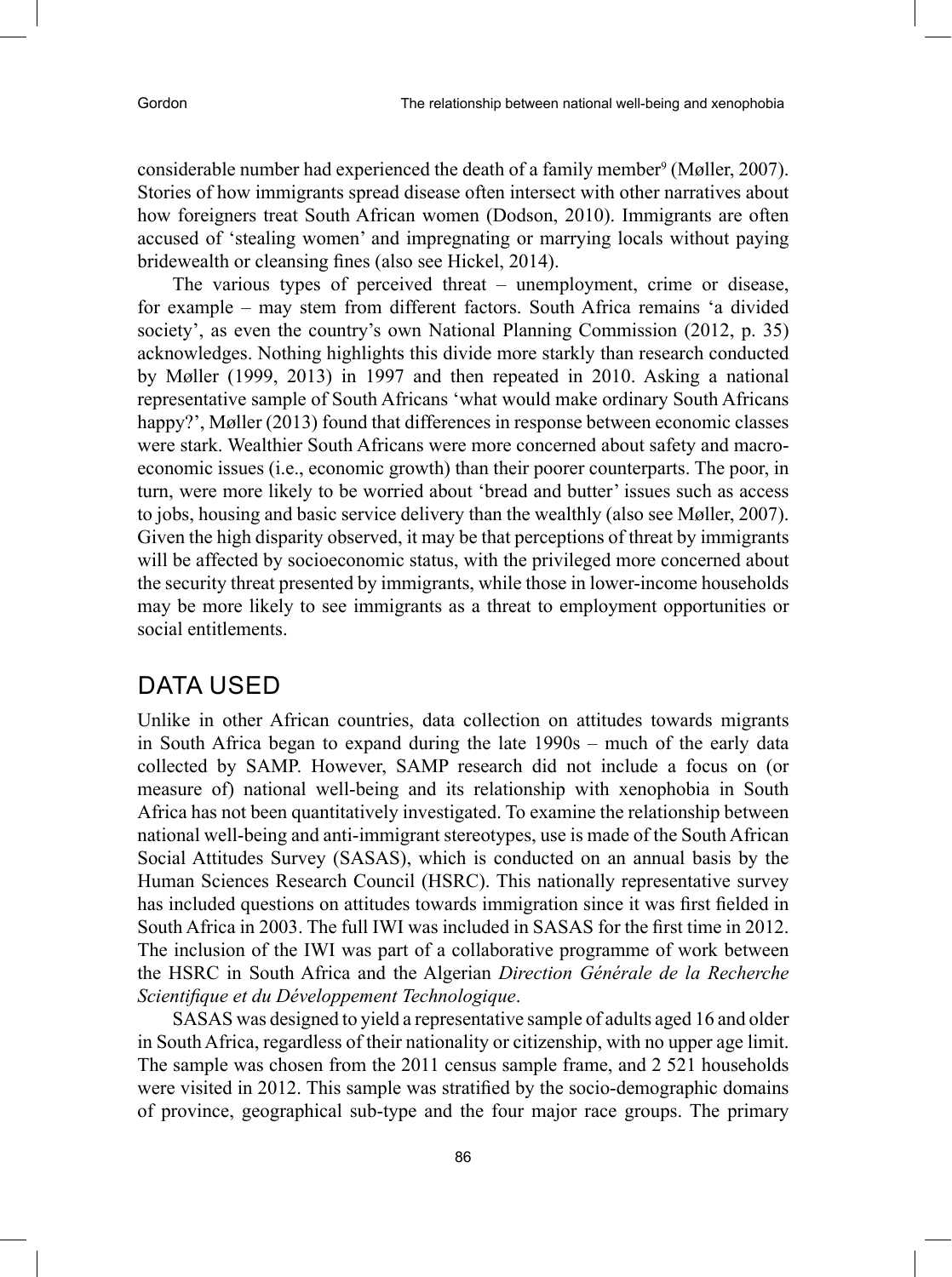sampling unit consisted of 500 census enumerator areas (EAs), stratified by province, geography type and majority population group. Within these EAs seven household visiting points were randomly selected to provide a nationally representative sample. The survey instrument was translated into six major languages, to ensure ease of interpretation for respondents. Responses to the survey were voluntary and confidential, collected by face-to-face interview.

As already indicated, SASAS 2012 included the standard PWI and NWI items (for the wording, see Section 3). Following the example of Cummins *et al.* (2003), the relevant items were combined and converted into 0–100 scales – the higher the value, the higher the level of well-being. To measure perceived threat from immigration, SASAS 2012 included four questions on the threats associated with foreigners in the country. Respondents were asked if they agreed or disagreed that immigrants (1) increase crime rates; (2) take jobs away from people who were born in South Africa; (3) bring disease to South Africa and (4) use up our country's resources. Responses were measured on a five-point scale (from 1 'strongly disagree' to 5 'strongly agree').

A number of independent variables were also created for the subgroup analysis in this study. Standard age (in completed years at time of interview) cohorts were constructed. Self-reported educational attainment and labour market status were employed to control for economic status. Educational attainment was measured using dummy variables (primary education and below; incomplete secondary education; completed secondary; and tertiary) as was employment status (unemployed, fulltime employed, part-time employed and labour inactive). In order to adequately gauge attitudinal differences between the country's many different racial groups, four dummy variables were created to control for racial group status (white, coloured, Indian, and black African).

### Descriptive results from the NWI

The introduction of the PWI allowed for a more comprehensive examination of wellbeing in the country than was offered in previous studies on subjective well-being in South Africa. Protocols for establishing the psychometric properties of these subscales have been suggested by Cummins *et al.* (2003) and Tiliouine *et al.* (2006). Using these protocols, these individual sub-scales were tested, and found to be valid and reliable (for more detail, see Appendix A). In South Africa the weighted NWI mean score was 49.6 (out of 100). To put this into perspective, this score can be contrasted with a reported NWI of 61.1 in Australia in 2007 (Cummins *et al.*, 2009) and in Algeria of 46.5 in 2005 (Tiliouine, 2009). The distribution of the NWI across the adult population of the country is shown in Figure 1, displaying a kernel density plot (which approximates the probability density of the NWI). The results of the histogram do not indicate a highly skewed NWI distribution. In South Africa,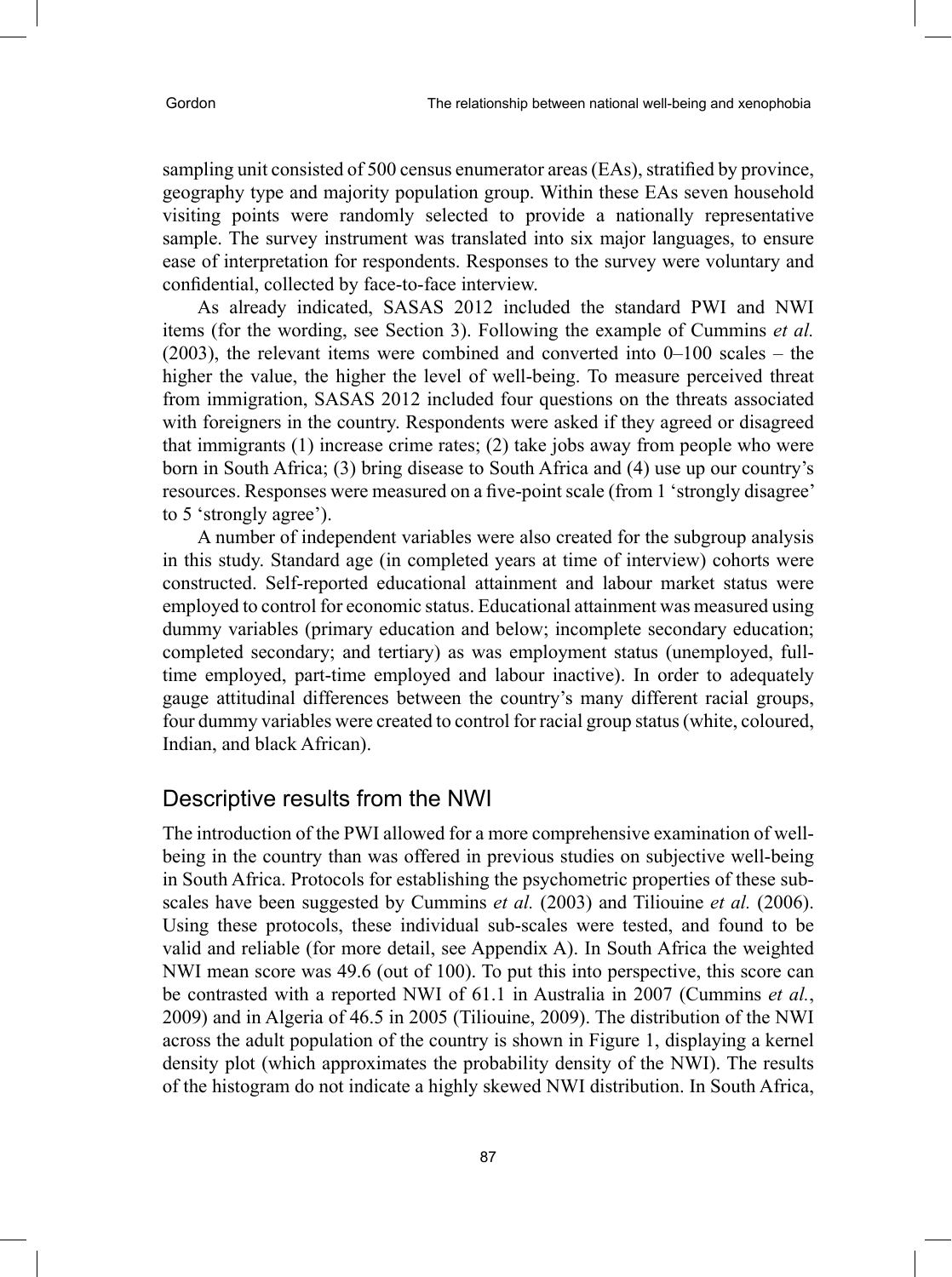the weighted PWI mean score was 62.6 in 2012 – more than 13 points above the observed NWI.



**Figure 1:** Histogram of the National Well-Being Index, South Africa, 2012

The theory of Subjective Well-Being Homeostasis states that individuals actively control and maintain their subjective well-being, preventing it from fluctuating to extremes for prolonged periods (see Cummins and Nistico [2002] for an extended description). When answering survey questions on subjective well-being, individuals sometimes overestimate their life satisfaction because of their need to perceive or present their lives in ways which are predominantly good (Cummins and Nistico, 2002; Cummins *et al.*, 2003). This is called positive cognitive bias. Homeostasis theory predicts that the mean of the NWI will be less than that of the PWI, and work by Cummins *et al.* (2009) from Australia has shown this to be the case. As it is more personal, the PWI is held under firmer homeostatic control. Furthermore, the PWI should be more affected by this positive cognitive bias (informed by homeostasis) than the NWI. This is one of the main reasons, according to Cummins *et al*. (2009), for frequent disparities between the NWI and the PWI (also see Tiliouine *et al.*, 2006; Tiliouine, 2009).

Homeostasis theory predicts that the NWI will be more influenced by external events than the PWI (Cummins *et al*., 2009; Tiliouine, 2009; Davey and Rato, 2011). In South Africa, the NWI could have been impacted by large-scale labour unrest in 2012 that had a significant effect on the economy. A pivotal moment in this labour unrest was the Marikana Massacre – on August 16, 2012, more than 30 striking platinum miners were shot down by police outside the small town of Marikana and scores more were injured – a turning point in the country's history, according to Alexander (2013). The incident sparked solidarity strikes in other sectors of the economy. According to data gathered by Alexander (2013), 2012 saw 50 per cent more social protests than the previous year, demonstrating greater volatility.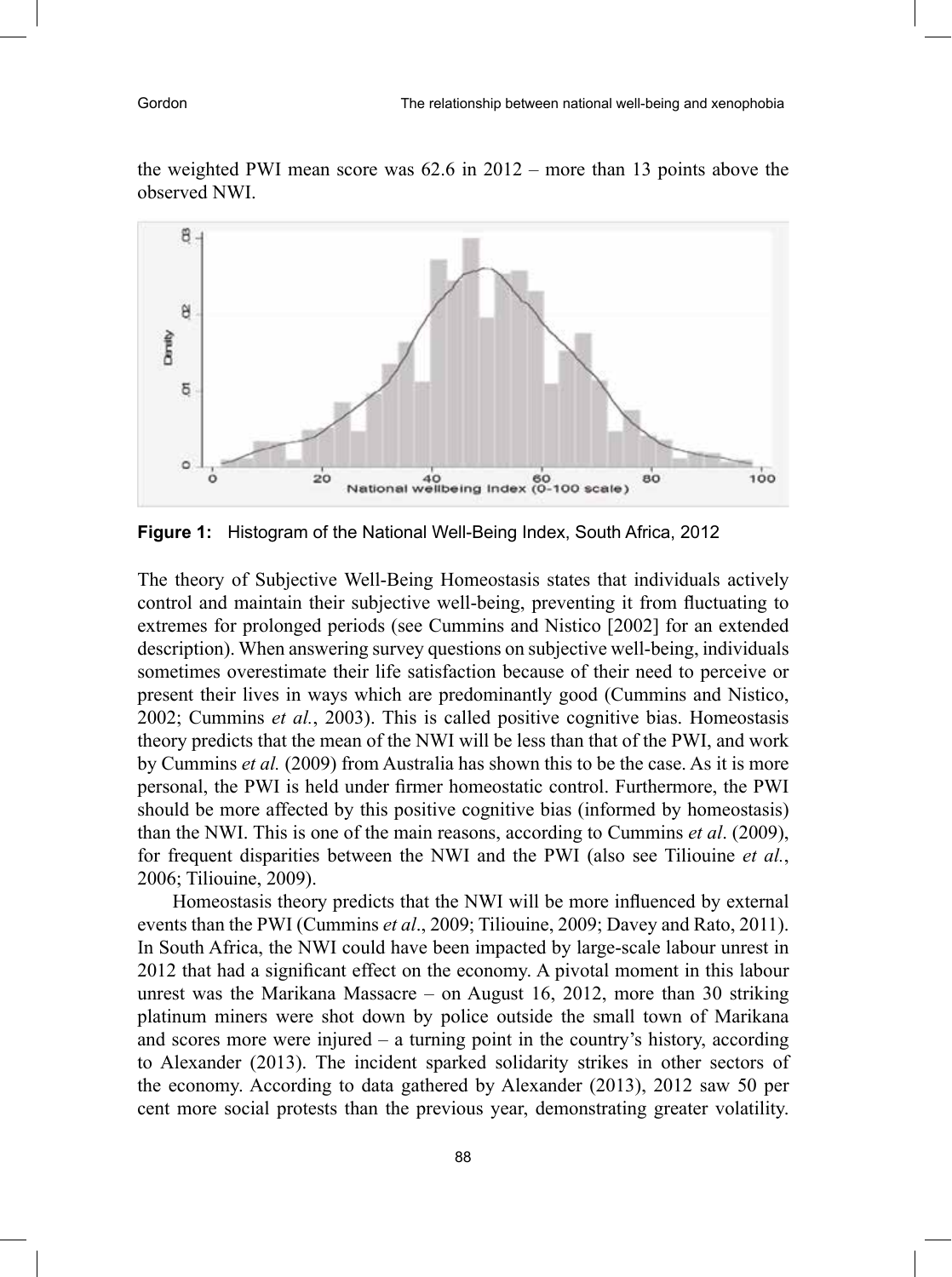Economic growth for the period was stagnant and the national economy narrowly avoided slipping into recession (Statistics South Africa, 2014b, 2014c).

As shown in Table 1, younger respondents were found to report higher NWI scores, on average, than older respondents. Members of the white minority reported, on average, a lower NWI score (42.5 out of 100) than black Africans (50.8), coloureds (49.3) and Indians (49.7). Academic interest in race relations in South Africa has tended to obscure the rich cultural diversity of the national landscape, which includes numerous black African linguistic subgroups. Within the black African majority, NWI mean scores were relatively similar. Members of the Setswana (47.9) and isiXhosa (47.6) language groups reporting the lowest NWI mean scores of all the black African subgroups, while members of the African minority<sup>10</sup> (55.2) reported the highest. More research is required to better understand observed NWI mean score differences among the black African majority.

|                         |                      | <b>NWI</b> |           |                      |       |
|-------------------------|----------------------|------------|-----------|----------------------|-------|
|                         |                      | Mean       | Std. Err. | [95% Conf. interval] |       |
| National average        |                      | 49.6       | 0.45      | 48.72                | 50.49 |
| Age cohort              | $16 - 24$            | 52.62      | 0.8       | 51.05                | 54.19 |
|                         | $25 - 34$            | 49.22      | 0.97      | 47.32                | 51.11 |
|                         | $35 - 49$            | 49.11      | 0.88      | 47.39                | 50.82 |
|                         | $50+$                | 47.1       | 0.94      | 45.25                | 48.95 |
| Population group        | White                | 42.49      | 1.42      | 39.71                | 45.28 |
|                         | Coloured             | 49.34      | 1.09      | 47.21                | 51.48 |
|                         | Indian               | 49.70      | 1.49      | 46.77                | 52.62 |
|                         | <b>Black African</b> | 50.84      | 0.53      | 49.80                | 51.88 |
| Employment<br>status    | Unemployed           | 49.1       | 0.77      | 47.59                | 50.61 |
|                         | Employed             | 50.36      | 0.89      | 48.62                | 52.11 |
|                         | Part-time employed   | 48.8       | 1.53      | 45.8                 | 51.8  |
|                         | Labour inactive      | 50.51      | 0.75      | 49.03                | 51.98 |
| <b>Education status</b> | Primary and Below    | 49.86      | 0.98      | 47.94                | 51.78 |
|                         | Incomplete Second.   | 50.2       | 0.77      | 48.68                | 51.72 |
|                         | Completed Second.    | 50.05      | 0.79      | 48.5                 | 51.59 |
|                         | Tertiary             | 48.31      | 1.31      | 45.73                | 50.89 |

**Table 1:** NWI scores across selected socio-demographic subgroups

*Notes:* A mean score was calculated for the NWI and ranged from 0 to 100 with the higher value corresponding to a higher sense of satisfaction with the state of the nation. The data is weighted to be nationally representative.

Because of their greater awareness of the societal problems outlined above, Tiliouine (2009) suggests that better-educated respondents in a developing country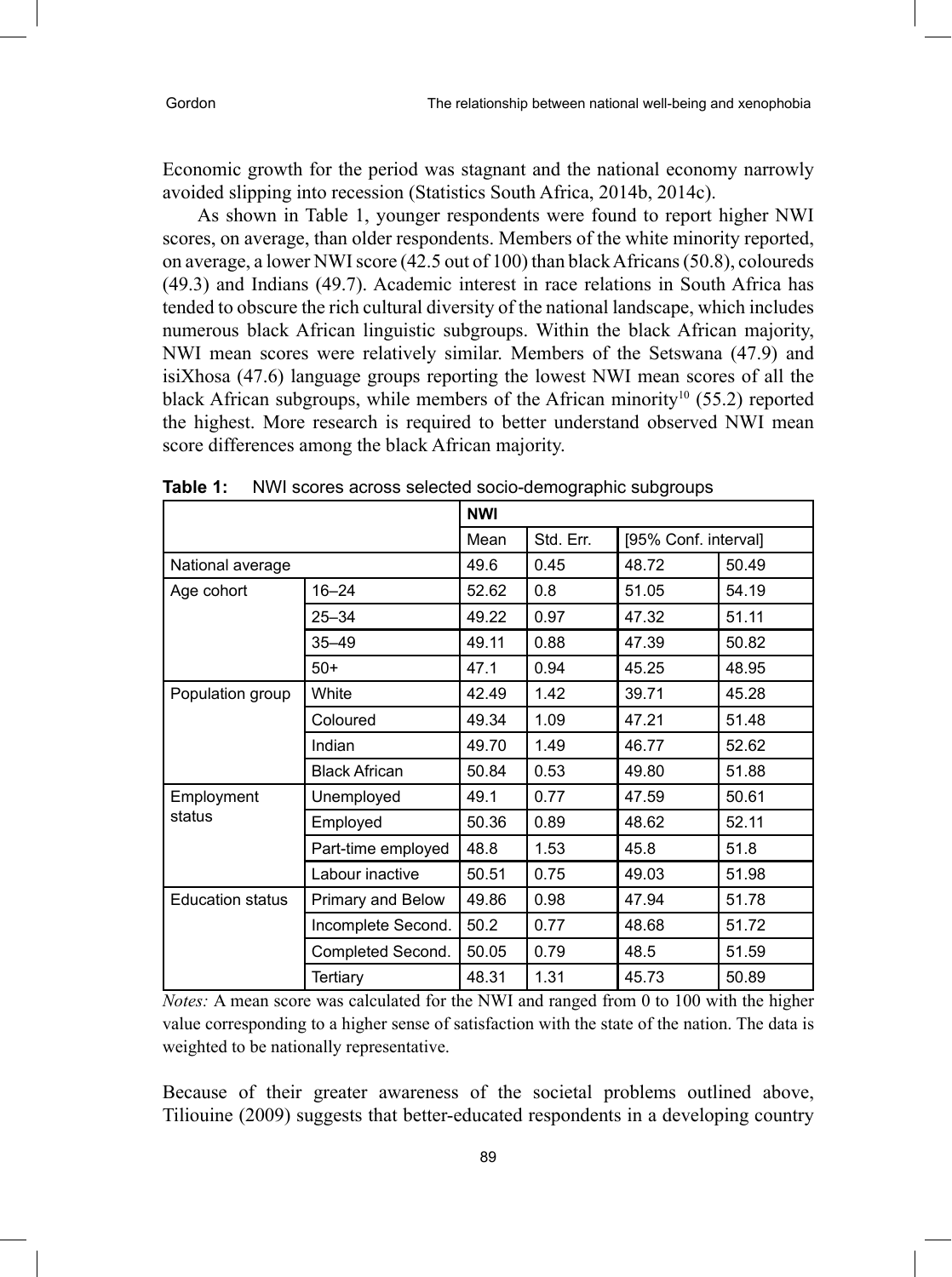will score low on the NWI. As can be observed in Table 1, those with a tertiary education had moderately lower NWI mean scores than the less educated. Bivariate analysis, however, found that the NWI did not differ significantly across educational attainment groups and a statistically significant relationship was not found between the NWI and educational attainment.<sup>11</sup> These results suggest, therefore, that differing levels of educational attainment cannot explain differences in the NWI scores across population groups, as observed in Table 1. Differences in population group scores could reflect ethnic divisions related to the country's apartheid legacy (evident in subjective well-being research in the country conducted by Møller [1999, 2007, 2013]). More analysis is required to better understand the observed NWI differences in Table 1.

### Descriptive results on perceived threats

Approximately two-thirds of the adult public were found to agree that migrants used up state resources, committed crimes and took jobs from South Africans, while half thought that foreigners spread disease. It is clear from these results that a majority of South Africans feel threatened by international migrants. The findings observed in this study were in line with what has been found by other survey series, notably the SAMP series. According to Crush *et al.* (2013), who analysed the SAMP data between 1999 and 2010, there was a modest decline in such stereotypes among the public between 2006 and 2010. Examining how perceived threat is distributed across the major subgroups in the country (Table 2), relatively little variation in attitudes was observed.

The low levels of variance in Table 2 are not too surprising, given that Crush *et al.* (2013) noted remarkable consistency in xenophobic sentiments between different socio-economic subgroups in South African society. Patterns, however, are apparent in Table 2 and certain subgroups perceived greater levels of perceived threat from immigrants than others. Older individuals, for example, tended to be more likely to view immigrants as threats than their younger counterparts. The unemployed were moderately more likely to see foreigners as causing unemployment, spreading disease and burdening the state than the employed or those outside the labour market. Those with tertiary education were less likely, on average, to view immigrants as spreading disease and causing unemployment, compared to less educated South Africans. Interestingly, those with tertiary education were moderately more likely than the less educated to perceive foreigners as responsible for increasing crime rates.

Ethnic divisions within South Africa often interest academics and researchers. Given this level of interest, it is worthwhile to discuss observed variations between ethnic groups in the country on attitudes towards immigration. Compared with other racial groups, white South Africans were, on average, moderately less likely to see immigrants as spreaders of disease or as a burden on the state. Indians had higher mean perceived threat scores, on average, than other population subgroups on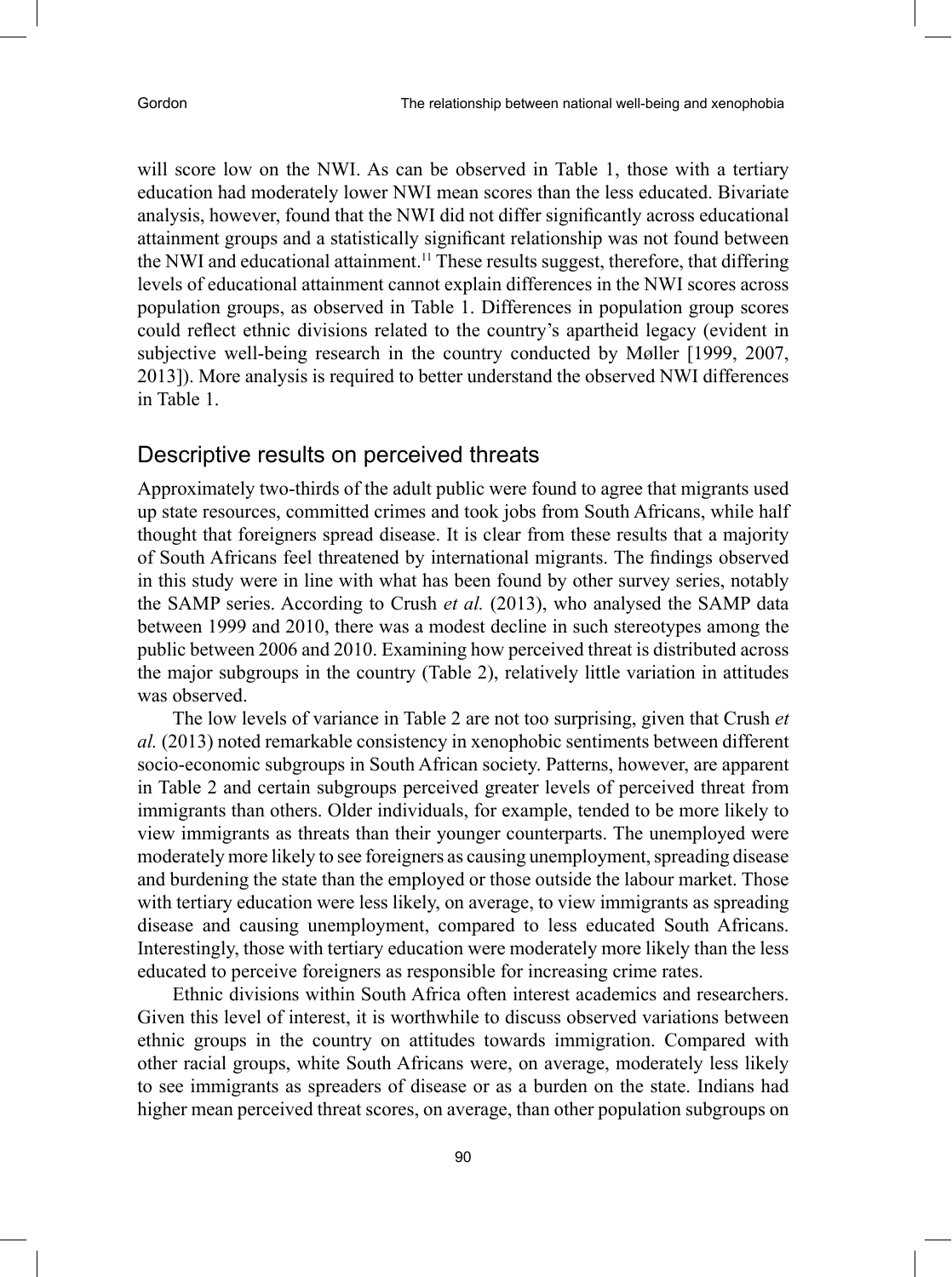health, crime and resource threat types in Table 2. Attitudinal differences were noted between black African language groups, with members of the isiXhosa language group holding the most negative attitudes towards immigrants of all such groups.

|                          |                             | Crime | Unemployment | Disease<br>burden | <b>State</b><br>burden |
|--------------------------|-----------------------------|-------|--------------|-------------------|------------------------|
| National average         |                             | 3.85  | 3.79         | 3.47              | 3.79                   |
| Gender                   | Male                        | 3.79  | 3.75         | 3.42              | 3.75                   |
|                          | Female                      | 3.85  | 3.76         | 3.46              | 3.79                   |
| Age cohort               | $16 - 24$                   | 3.73  | 3.66         | 3.46              | 3.73                   |
|                          | $25 - 34$                   | 3.71  | 3.66         | 3.27              | 3.68                   |
|                          | $35 - 49$                   | 3.91  | 3.89         | 3.5               | 3.84                   |
|                          | $50+$                       | 3.95  | 3.84         | 3.56              | 3.84                   |
| Population group         | White                       | 3.91  | 3.90         | 3.17              | 3.69                   |
|                          | Coloured                    | 3.81  | 3.95         | 3.43              | 3.80                   |
|                          | Indian                      | 3.98  | 3.81         | 3.50              | 3.86                   |
|                          | <b>Black African</b>        | 3.81  | 3.71         | 3.48              | 3.78                   |
| <b>Employment status</b> | Unemployed                  | 3.85  | 3.83         | 3.53              | 3.8                    |
|                          | Employed                    | 3.79  | 3.68         | 3.29              | 3.7                    |
|                          | Part-time<br>employed       | 3.73  | 3.74         | 3.32              | 3.77                   |
|                          | Labour inactive             | 3.82  | 3.75         | 3.45              | 3.77                   |
| <b>Education status</b>  | Junior Primary<br>and below | 3.73  | 3.61         | 3.39              | 3.61                   |
|                          | <b>Senior Primary</b>       | 3.74  | 3.88         | 3.71              | 3.89                   |
|                          | Incomplete<br>Secondary     | 3.83  | 3.79         | 3.48              | 3.81                   |
|                          | Completed<br>Secondary      | 3.85  | 3.72         | 3.37              | 3.73                   |
|                          | Tertiary                    | 3.86  | 3.57         | 3.09              | 3.65                   |

**Table 2: Mean evaluations of perceived threat from immigration**

*Notes: A mean score was calculated for the different types of threat and ranged from 1 to 5 with the higher value corresponding to the higher sense of threat. All mean scores are weighted to be nationally representative. The data is weighted.* 

### MULTIVARIATE RESULTS ON PERCEIVED THREATS

To discern whether the threat types identified here are influenced differently by the chosen independent variables, multivariate regression analysis was employed. Given the size of the sample under investigation it was decided that logistic regression,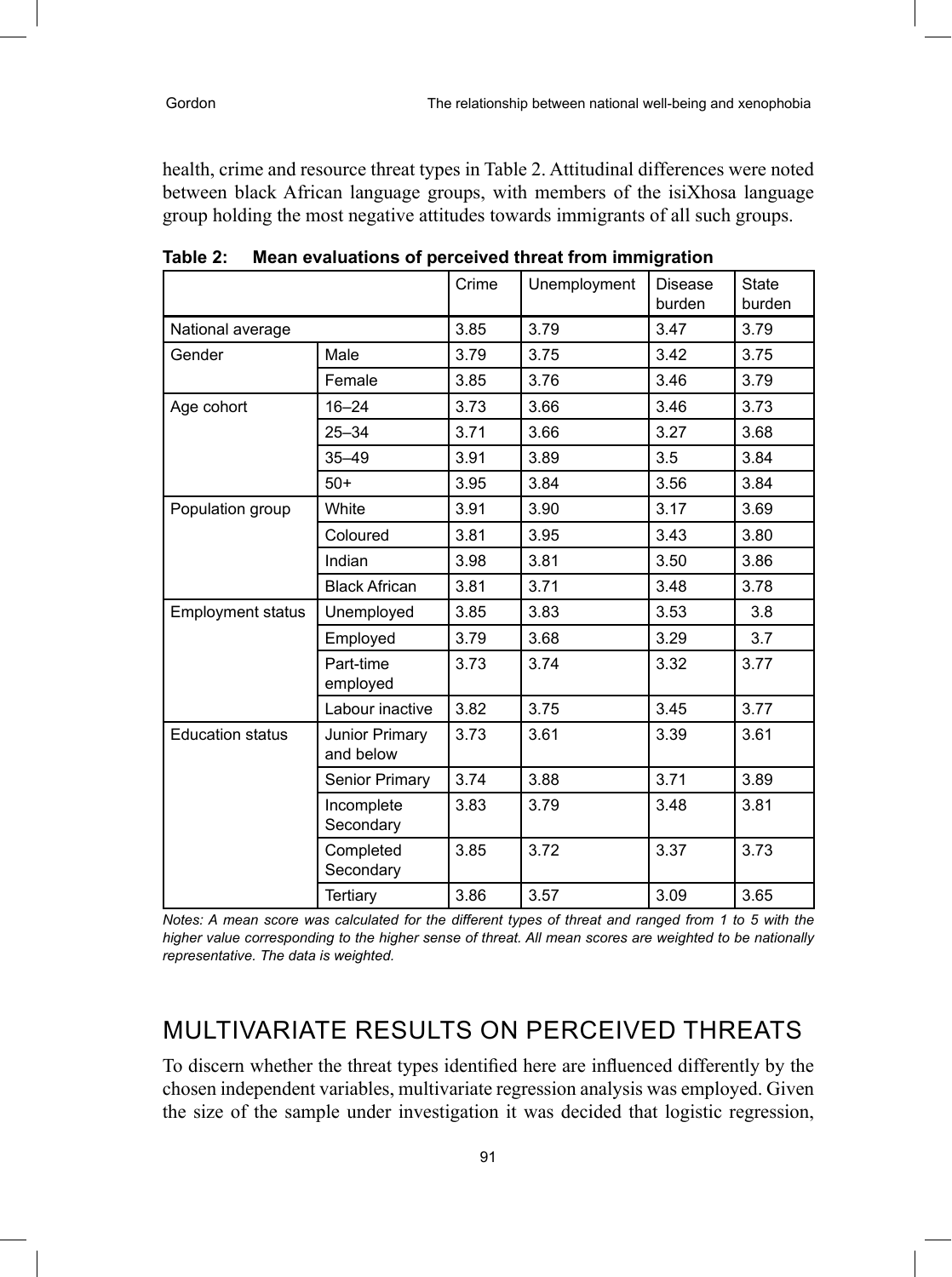rather than a probit technique, would be suitable. The four dependent variables selected were the four perceived threat from immigration measures. Given that these dependent variables were ordinal, ordered logistic regression was considered the most appropriate technique. This method, which is an extension of the binary logistic regression technique, allows the model to compare the odds of two or more potential (but ordered) outcomes.

### Regression construction

In each model, the relationship between subjective national well-being (measured using the NWI) was tested. In addition to the NWI, the PWI as well as a set of additional independent variables was included in each regression model. The construction of these variables and their descriptive statistics are shown in Table 3 and are discussed below.

Standard demographic information using dummy variables was included as follows: marital status, province of residence, geographic type, population group and gender. Here educational attainment and age were included as a continuous variable (completed years of schooling at time of the interview). Political affiliation was captured using a question on who the respondents would vote for if there was a general election tomorrow. A categorical variable was created based on responses to this question, the categories are: ruling party (African National Congress), main opposition (Democratic Alliance), other opposition and undeclared/refused. An intergroup contact variable was included that distinguishes between intimate contact (friendship) and more casual contact. Citizens' contact with immigrants was accounted for using a categorical variable: no contact; casual contact (foreign acquaintances but no foreign friends); a few foreign friends; and some or many foreign friends.<sup>12</sup> National pride was controlled for by using the question: 'Do you agree or disagree with the statement: Generally speaking, South Africa is a better country than most other countries?' A five-point nationalism scale (where 1 meant 'strongly disagree', 5 'strongly agree') was created based on responses to this question.

In addition to the objective measures of socio-economic status (e.g., labour market status, educational attainment, etc.), a more subjective indicator was also employed. In SASAS respondents were asked whether the following were inadequate, adequate or more than adequate for the household's needs: (1) housing, (2) transport, (3) health care, (4) food and (5) clothing. Answering a question on household needs required respondents to evaluate their perceived position in society and may speak to perceived societal status. To measure subjective deprivation, the Basic Needs Index was constructed from the five items (Cronbach alpha 0.764) and then converted to an 11-point scale. A low score indicates the inability of the respondents to meet their need basic needs in terms of the five items listed above.<sup>13</sup>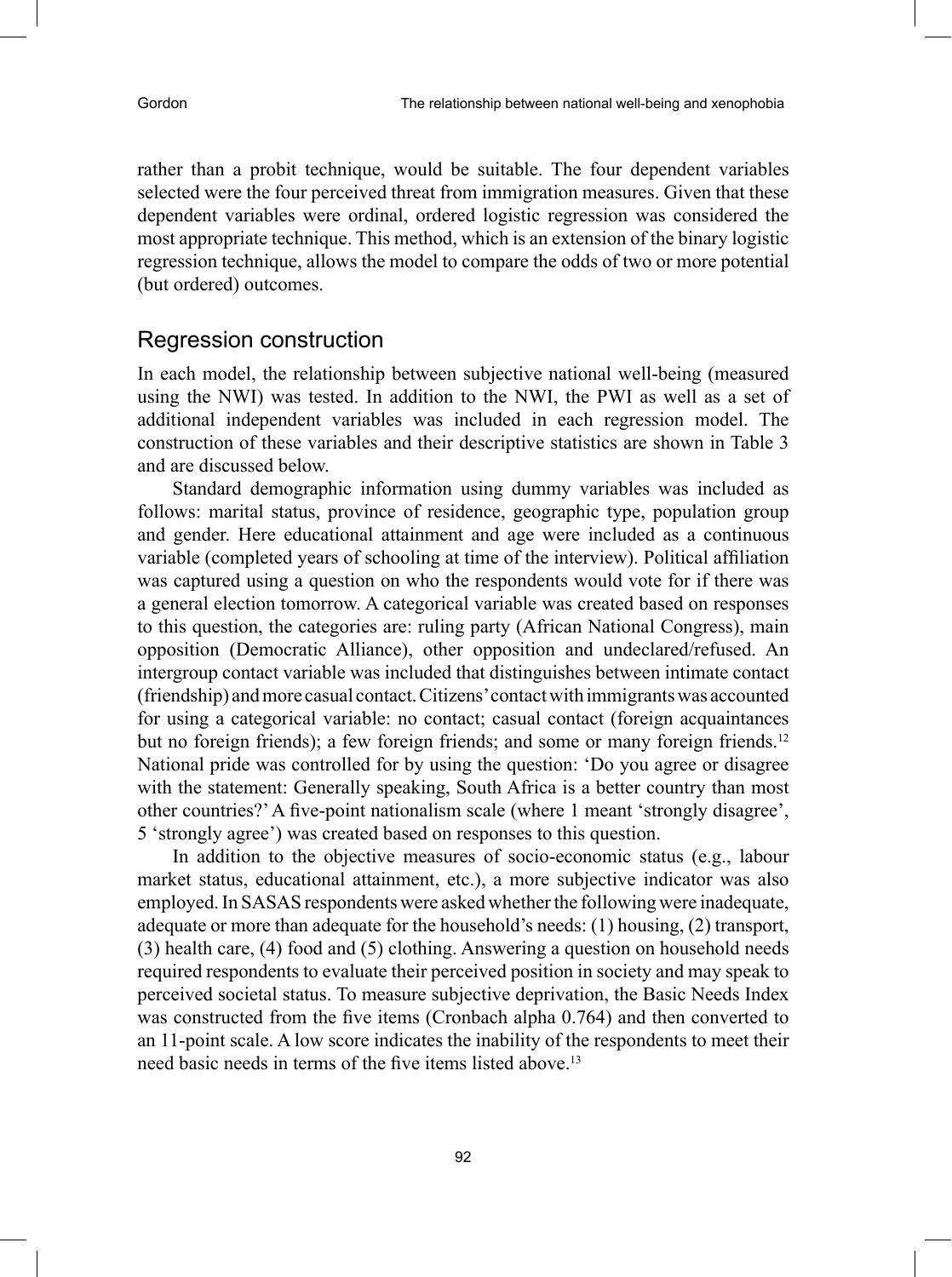|                                    | N    | Mean  | Std. dev. | Min.           | Max          |
|------------------------------------|------|-------|-----------|----------------|--------------|
| Age                                | 2515 | 41.64 | 17.1      | 16             | 95           |
| Female                             | 1527 | 0.61  | 0.49      | $\Omega$       | $\mathbf{1}$ |
| Married                            | 888  | 0.35  | 0.48      | 0              | $\mathbf{1}$ |
| Coloured                           | 450  | 0.18  | 0.38      | $\Omega$       | $\mathbf{1}$ |
| Indian                             | 217  | 0.09  | 0.28      | $\Omega$       | $\mathbf{1}$ |
| <b>Black African</b>               | 1022 | 0.59  | 0.49      | $\Omega$       | 1            |
| Urban informal                     | 221  | 0.16  | 0.37      | $\mathbf{0}$   | $\mathbf{1}$ |
| Rural, traditional authority areas | 549  | 0.10  | 0.30      | $\mathbf 0$    | $\mathbf{1}$ |
| Commercial rural farms             | 221  | 0.30  | 0.46      | $\mathbf 0$    | $\mathbf{1}$ |
| Main opposition                    | 435  | 0.09  | 0.28      | $\mathbf 0$    | $\mathbf{1}$ |
| Other opposition                   | 217  | 0.22  | 0.41      | $\mathbf 0$    | $\mathbf{1}$ |
| Uncertain/refused                  | 652  | 0.09  | 0.28      | $\mathbf 0$    | $\mathbf{1}$ |
| Part-time                          | 192  | 0.26  | 0.44      | $\mathbf 0$    | $\mathbf{1}$ |
| Unemployed                         | 746  | 0.08  | 0.27      | $\mathbf 0$    | 1            |
| Labour inactive                    | 887  | 0.36  | 0.48      | $\mathbf 0$    | $\mathbf{1}$ |
| Casual <sup>a</sup>                | 450  | 0.18  | 0.38      | 0              | 1            |
| Few friends <sup>a</sup>           | 555  | 0.22  | 0.41      | 0              | $\mathbf{1}$ |
| Some or many friends <sup>a</sup>  | 306  | 0.12  | 0.33      | $\mathbf{0}$   | $\mathbf{1}$ |
| Years of education                 | 2347 | 9.58  | 3.71      | $\mathbf 0$    | 16           |
| <b>Basic Needs Index</b>           | 2472 | 4.50  | 2.75      | $\mathbf 0$    | 10           |
| Nationalism                        | 2501 | 3.93  | 1.03      | $\mathbf{1}$   | 5            |
| Personal Well-Being Index          | 2469 | 62.96 | 15.44     | 5              | 99           |
| National Well-Being Index          | 2371 | 49.51 | 16.59     | $\overline{2}$ | 98           |

| Table 3: | Descriptive statistics |
|----------|------------------------|
|----------|------------------------|

*<sup>a</sup>These variables are part of the intergroup contact variable.* 

### Regression results

Four models – one for each perceived threat type – were constructed (see Table 4). A series of ordered logit regressions are extracted that include all five responses to the dependent variables in this study. The dependent variable(s)  $(DEP_XAR_i)$  in the equation(s) is an ordered categorical variable described in Section 3. The ordered logistic regression can be represented in the following equation:

$$
DEP_{-}VAR_{i}^{*} = \alpha_{1} + \alpha_{2} X_{i} + \alpha_{3} Y_{i} + \alpha_{4} Z_{i} + \epsilon_{i}
$$

*Xi* is a vector for individual level characteristics (gender, marital status, educational attainment, employment status, race of the respondent and whether the respondent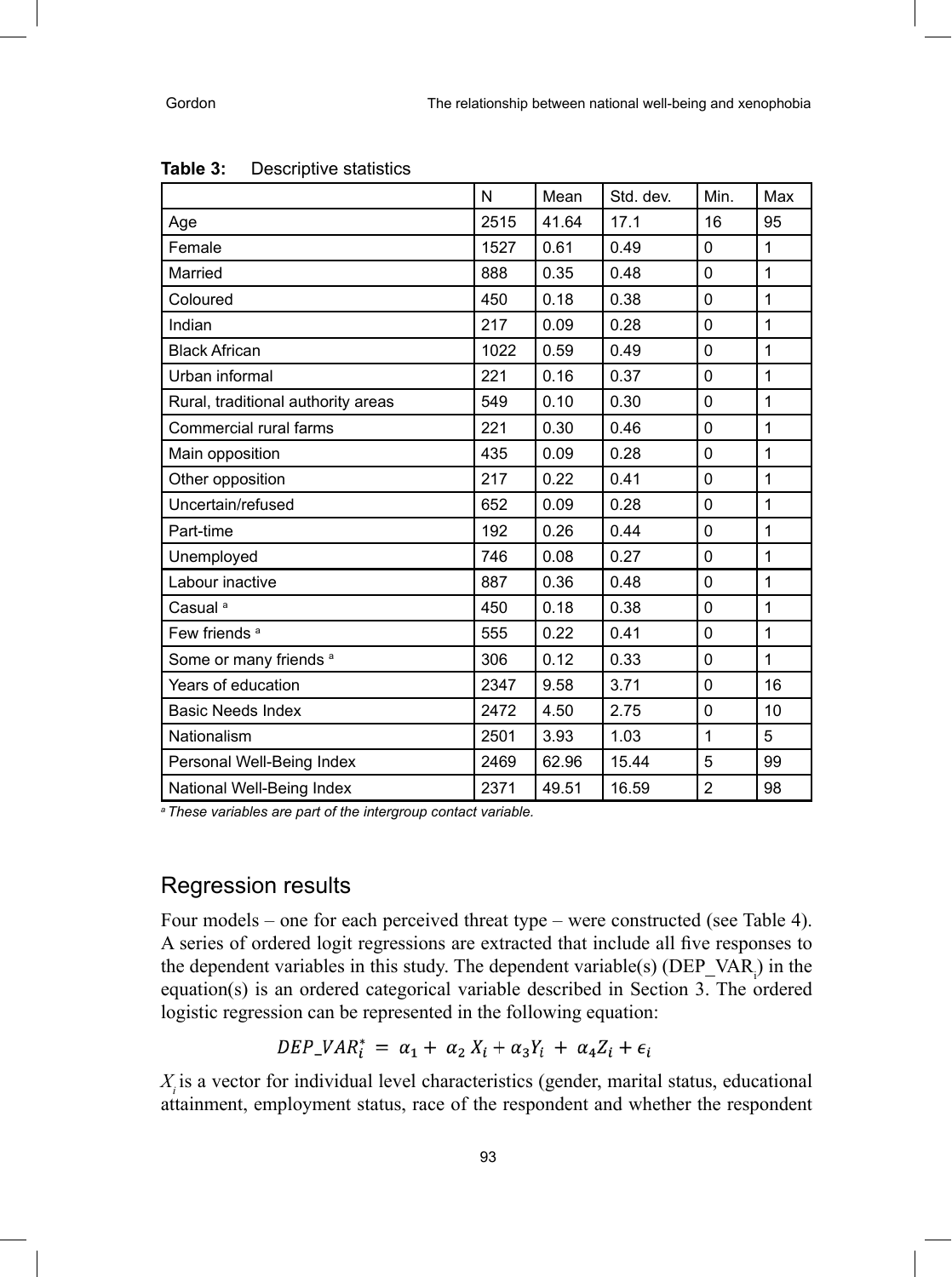lives in an urban or rural area); *Yi* is a vector that captures the different factors associated with attitudes towards immigrants; *i* is the vector the control variable capturing provincial fixed effects. The  $\alpha_i$  are vectors of the respective coefficients and  $\varepsilon$ <sub>*i*</sub> is the error term. Examining the likelihood ratio chi-square of each model in Table 4, with a p-value of 0.000, indicates that each model as a whole is statistically significant as compared to a null model.

In all four models the relationship between subjective national well-being – measured using the NWI – and perceived threat can be observed. Even after controlling for a range of socio-economic variables the NWI was significantly associated with all types of perceived threat. The NWI was a more salient correlate than the PWI in all four models. Sociotropic concerns, rather than personal well-being, i.e., have a positive and significant relationship with anti-immigrant stereotypes in South Africa. The lower the reported NWI, the more likely an individual will be to believe negative stereotypes about immigrants. The NWI was found to have the highest correlation with the stereotype that immigrants are a burden to the state (Model IV) and the lowest with the stereotype that foreigners spread disease (Model III). It was interesting to note, however, the consistency of the negative correlation the NWI had with the dependents in all four models.

As may have been expected, given the results evident in Table 2, educational attainment was an important predictor of attitudes towards disease. The results evident when considering correlates with attitudes towards disease are not surprising, given that the attitudinal research literature often finds a positive association between education and tolerance judgements (see, e.g., Pettigrew *et al.*, 1997; Pichler, 2010; Gorodzeisky, 2013). On the other types of perceived threat (unemployment and state burden), educational attainment was not found to be a significant determinant. In all models except Model I (disease) the NWI had a stronger observed correlation than educational attainment. Surprisingly, more educated South Africans are more likely to blame immigrants for crime than their less educated counterparts. Members of the coloured population group were, compared to white individuals, found to be less likely to view immigrants as a threat in terms of unemployment. Other significant population group differences were not noted in this model or the other models in Table 4.

Perceived deprivation has been called the 'feeling that one has been unjustly deprived of some desired thing' by Crosby (1976, p. 88). Feelings of deprivation, as Pettigrew *et al*. (1997) argue, have been shown to relate to prejudice. In South Africa, Misago *et al.* (2008) identified deprivation indicators – such as high unemployment and poor service delivery – as one of the drivers of conflict between foreigners and locals. However, Fauvelle-Aymar and Segatti (2012) found that ward-level absolute poverty was not correlated with outbreaks (at ward-level) of 2008 anti-immigrant violence, suggesting that subjective deprivation may be a more important indicator than objective deprivation. One of the most important predictors of negative stereotypes of foreigners, as shown in Table 4, was the Basic Needs Index. A positive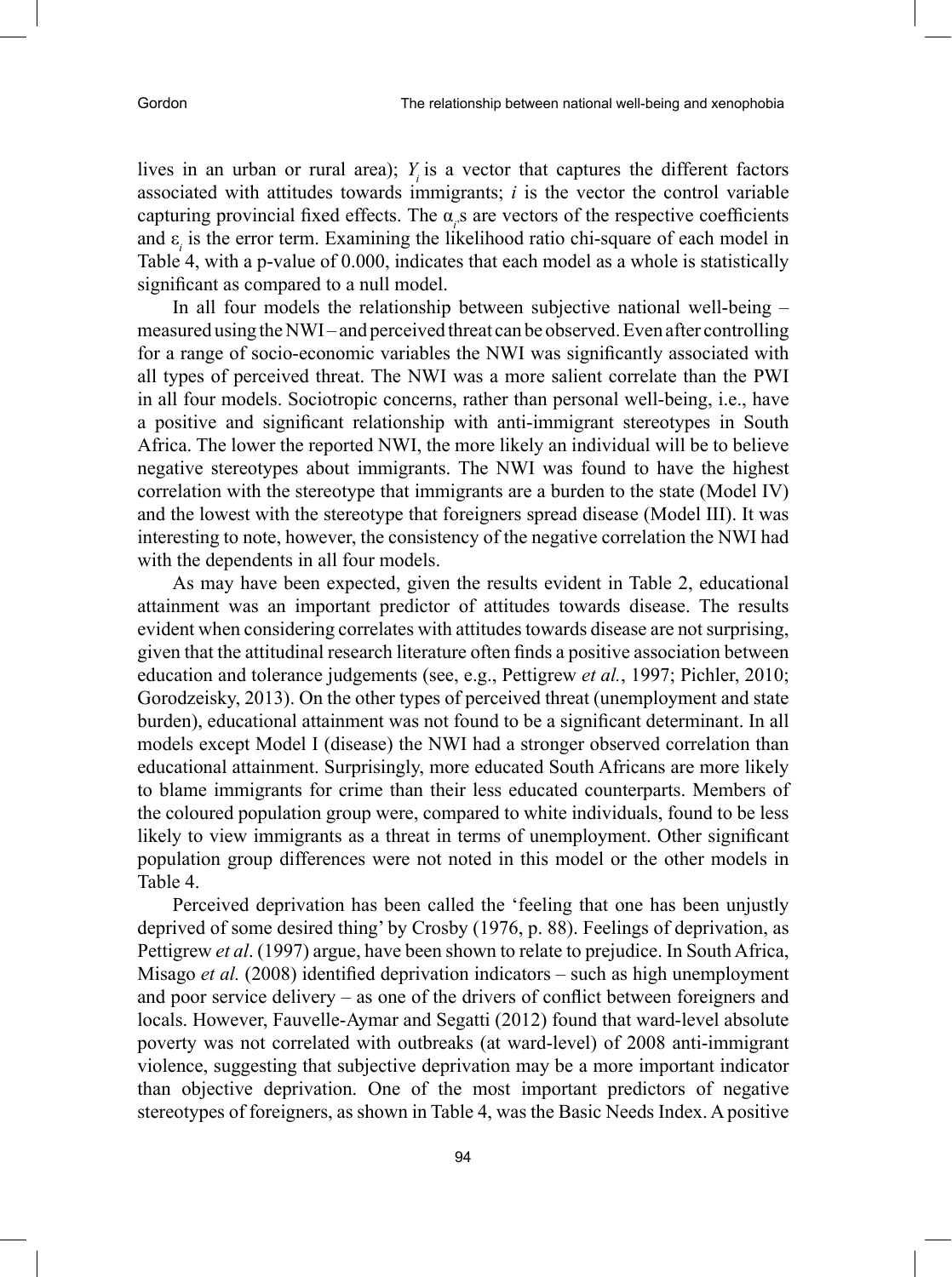relationship between this indicator and the perceived consequences of immigration was found in all four models.

| Do agree immigrants cause                   |         |              |                     |         |                |         |                        |         |
|---------------------------------------------|---------|--------------|---------------------|---------|----------------|---------|------------------------|---------|
|                                             | Crime   |              | <b>Unemployment</b> |         | <b>Disease</b> |         | <b>State</b><br>burden |         |
|                                             | Model I |              | Model II            |         | Model III      |         | Model IV               |         |
| Female (ref. male)                          | 1.009   |              | 1.002               |         | 1.003          |         | 1.005                  |         |
| Age                                         | 1.040   | $\star\star$ | 0.942               |         | 0.907          |         | 0.946                  |         |
| Married (ref. not<br>married)               | 1.019   |              | 0.894               |         | 0.902          |         | 0.873                  |         |
| Population group (ref. white)               |         |              |                     |         |                |         |                        |         |
| Coloured                                    | 1.203   |              | 0.695               | $\star$ | 1.303          |         | 1.344                  |         |
| Indian                                      | 1.065   |              | 0.799               |         | 1.234          |         | 1.122                  |         |
| <b>Black African</b>                        | 1.442   |              | 0.814               |         | 1.347          |         | 1.225                  |         |
| Geographic type (ref. urban formal)         |         |              |                     |         |                |         |                        |         |
| Urban informal                              | 1.175   |              | 1.042               |         | 0.843          |         | 0.870                  |         |
| Rural, traditional<br>authority areas       | 0.896   |              | 0.985               |         | 0.934          |         | 0.762                  | $\star$ |
| Commercial rural<br>farms                   | 0.830   |              | 0.962               |         | 0.828          |         | 0.732                  |         |
| Party support (ref. ruling party)           |         |              |                     |         |                |         |                        |         |
| Main opposition                             | 1.545   | $***$        | 1.239               |         | 0.926          |         | 1.169                  |         |
| Other opposition                            | 1.084   |              | 0.937               |         | 0.917          |         | 0.966                  |         |
| Uncertain/refused                           | 1.072   |              | 0.929               |         | 0.990          |         | 0.886                  |         |
| Employment status (ref. full-time employed) |         |              |                     |         |                |         |                        |         |
| Part-time                                   | 1.081   |              | 0.914               |         | 0.913          |         | 1.193                  |         |
| Unemployed                                  | 0.859   |              | 0.846               |         | 0.723          | $\star$ | 1.018                  |         |
| Labour inactive                             | 1.021   |              | 0.915               |         | 0.895          |         | 1.046                  |         |
| Nationalism                                 | 1.057   |              | 1.065               |         | 1.072          |         | 0.968                  |         |
| Years of education                          | 1.028   | $\star$      | 0.985               |         | 0.968          | $***$   | 1.005                  |         |
| <b>Basic Needs Index</b>                    | 0.936   | $***$        | 0.909               | $***$   | 0.947          | $***$   | 0.917                  | $***$   |
| Foreign contact (ref. no contact)           |         |              |                     |         |                |         |                        |         |
| Casual                                      | 1.269   | $\star$      | 1.624               | $***$   | 0.920          |         | 1.035                  |         |
| Few friends                                 | 0.583   | $***$        | 0.768               | $\star$ | 0.631          | $***$   | 0.780                  | $\star$ |
| Some or many<br>friends                     | 0.540   | $***$        | 0.544               | $***$   | 0.394          | $***$   | 0.576                  | $***$   |

**Table 4:** Ordered logistic regression models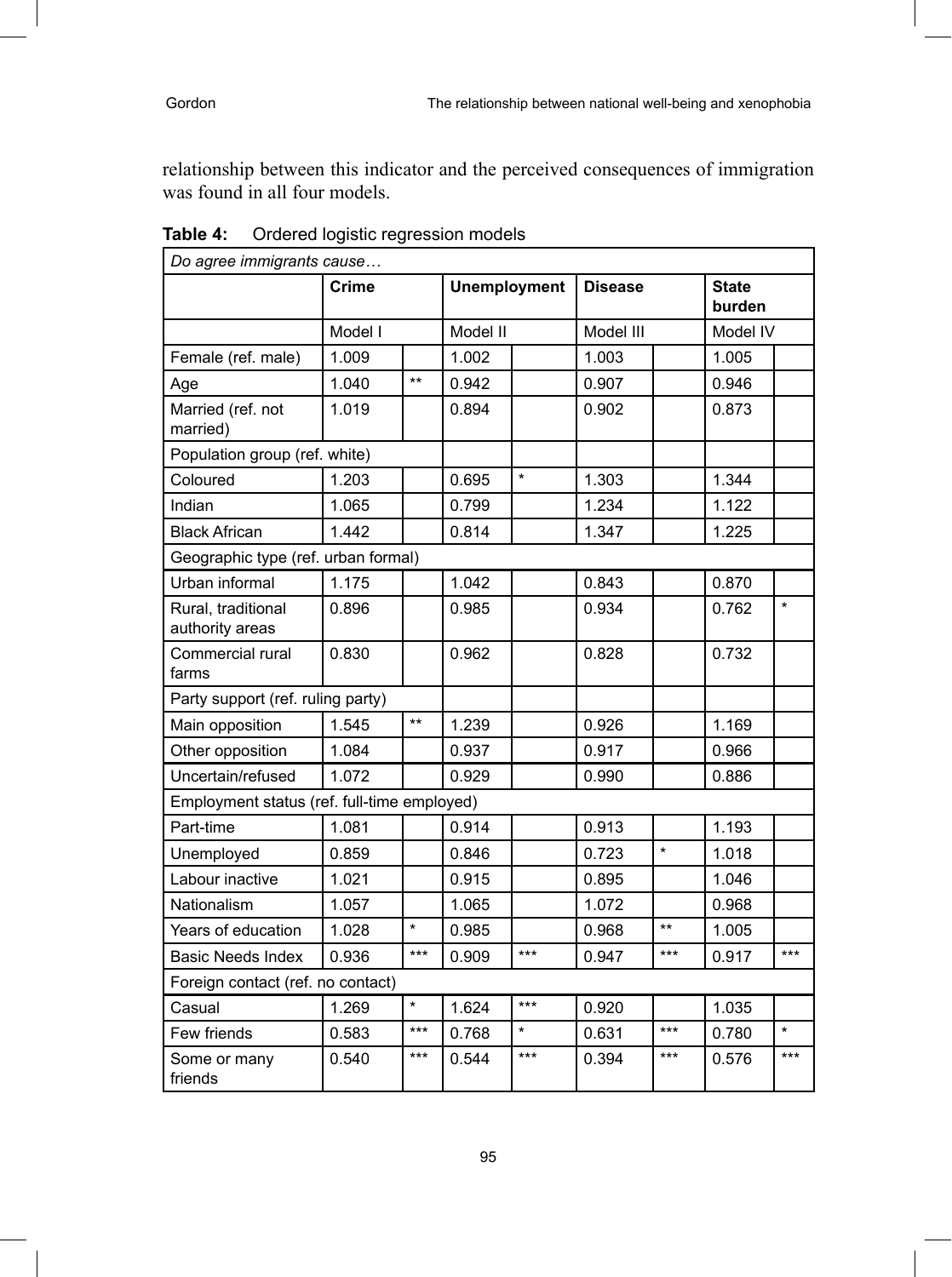| Personal Well-Being<br>Index              | 0.997    |       | 1.002    |       | 0.999    |     | 1.002    |       |
|-------------------------------------------|----------|-------|----------|-------|----------|-----|----------|-------|
| National Well-Being<br>Index              | 0.989    | $***$ | 0.988    | $***$ | 0.992    | $*$ | 0.984    | $***$ |
| N                                         | 2113     |       | 2120     |       | 2113     |     | 2116     |       |
| Likelihood Ratio<br>Chi <sup>2</sup> (35) | 159.62   |       | 177.77   |       | 191.3    |     | 165.61   |       |
| Prob > Chi <sup>2</sup>                   | 0.000    |       | 0.000    |       | 0.000    |     | 0.000    |       |
| /cut1                                     | $-3.806$ |       | $-4.769$ |       | $-3.429$ |     | $-4.354$ |       |
| /cut2                                     | $-1.770$ |       | $-3.064$ |       | $-1.838$ |     | $-2.942$ |       |
| /cut3                                     | $-1.065$ |       | $-2.509$ |       | $-0.888$ |     | $-1.949$ |       |
| /cut4                                     | 0.642    |       | $-0.919$ |       | 0.429    |     | $-0.011$ |       |

*\*\*\* p<0.001, \*\*p<0.01,\* p<0.05* 

*Notes: The regressions also control for province of residence; the data is weighted; odd ratios presented for ease of interpretation, and all individuals who reported they were not citizens of South Africa were excluded.*

Compared to African National Congress voters, supporters of the main opposition (Democratic Alliance) were more likely to believe immigrants increased crime rates. Political affiliation was not a significant determinant in the other models. The NWI was found to be a better predictor than the national pride measure. The single-item measure of national pride may, however, be an inadequate indicator of patriotism in South Africa. Raijman *et al.* (2008) argue that, when examining public attitudes towards immigrants, a multidimensional measure of patriotism is required to capture the difference between positive and negative types of national pride. However, due to data limitations, it was not possible to make such a distinction. The failure to find a significant association may thus be a result of the inability (due to data limitations) to distinguish between different types of national attachments as scholars such as Raijman *et al.* (2008) recommend.

Individual friendships with foreigners had a strong correlation with antiimmigrant stereotypes, with the extent of intimate contact positively correlated with all dependent variables. In line with the expectations of scholars (Pettigrew *et al.*, 2011), casual contact had an insignificant relationship on perceived threat in Models III and IV (disease and state burden) while having a positive correlation in the other two models. In other words, casual or non-intimate contact has been shown to fuel negative stereotypes about foreigners increasing crime rates and causing unemployment. Interestingly, contact between foreigners and locals has been growing, according to SAMP researchers (see Crush *et al.* [2013] for trend data on reported intergroup contact). However, intimate contact remains low – less than two-fifths (36%) of the adult public reported having an immigrant friend in 2012.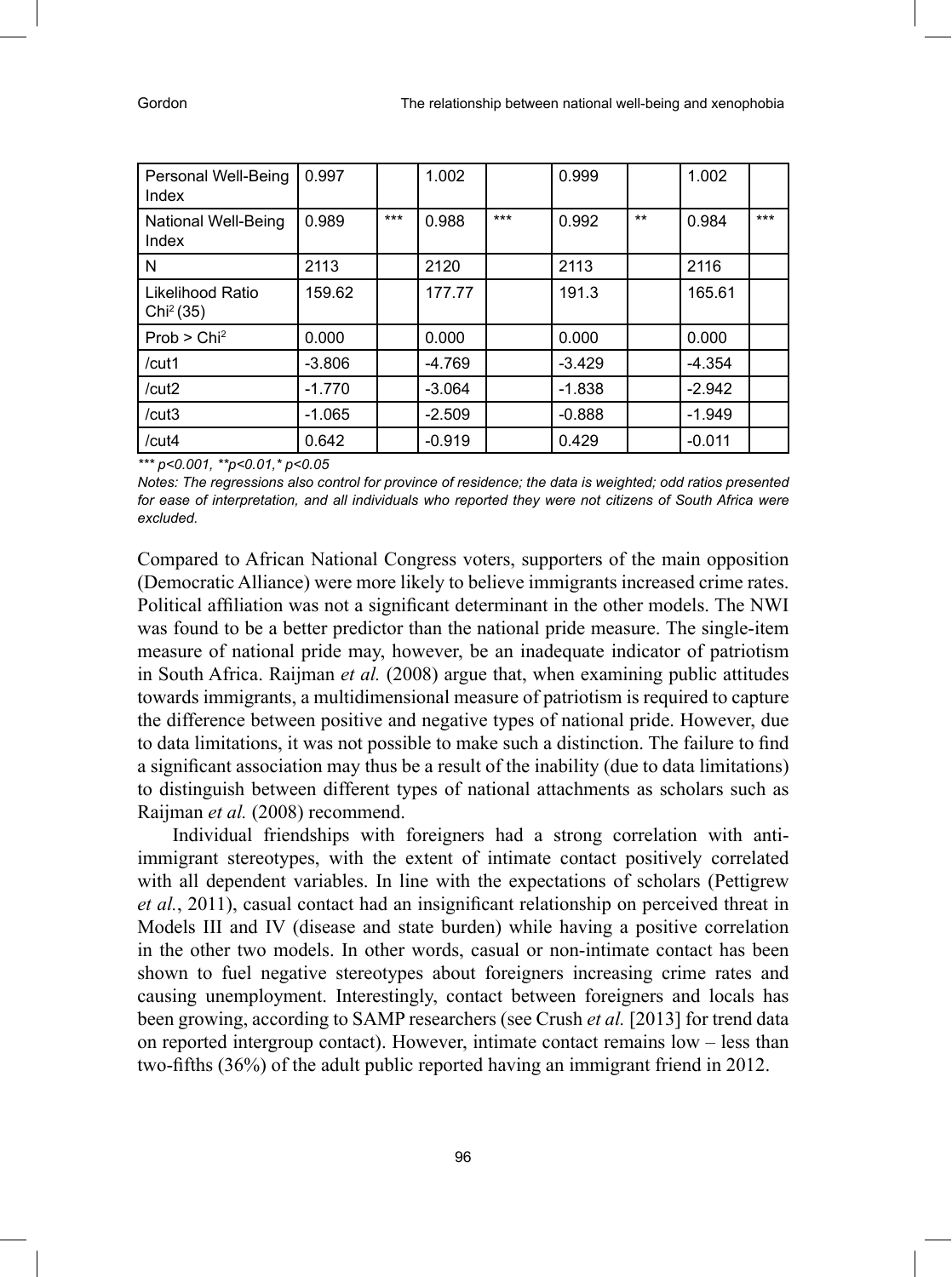## **DISCUSSION**

When the public perceives the nation to be in decline, the evidence presented in the previous section suggests that individuals are more likely to view immigrants as threats. The association identified in this study should contribute to future research on why xenophobic sentiments in a society are subject to cyclic fluctuations. Threat type may vary over time and in response to changing national well-being. Pichler (2010), for instance, found that during periods of economic contraction in Europe the perceived economic threat attributed to immigrants grew, while in more prosperous periods perceived cultural threat increased. Given that many sub-Saharan African countries have experienced (and may continue to experience) significant levels of social and economic change in the  $21<sup>st</sup>$  century, adequately understanding the role played by multidimensional indicators of subjective national well-being (measured using instruments like the NWI) in predicting intergroup hostility is essential.

The results presented in the previous section provoke the question of why there is a significant relationship between the NWI and anti-immigrant stereotyping in South Africa. What can explain why the lower the reported NWI, the more likely an individual will be to believe negative stereotypes about immigrants? A possible reason could be, as Wimmer (1997) argues, the relationship between subjective national well-being and identity. When nationalistic self-images run into crisis, this may lead to a crisis of collective identity, which may cause individuals to turn to a xenophobic discourse to reassure their sense of national 'self'. The post-transition anti-immigrant rhetoric by politicians in South Africa may also have assisted in linking public attitudes towards immigrants and public evaluations of national wellbeing. According to Landau (2010), the past 20 years have seen politicians and government agents blame immigrants for social ills and promote the notion that immigrant communities undermine the welfare of the country at an economic and a social level. South African politicians are not unique in their use of such rhetoric. As Wimmer (1997) argues, many states have political systems in which politicians adopted – at one time or another –similar strategies.

This is the first study, to the knowledge of the author, to investigate the relationship between the NWI and perceived group threat. Previous studies have applied the NWI to investigate subjective well-being (Cummins *et al*., 2003; Tiliouine *et al.*, 2006; Tiliouine, 2009; Davey and Rato, 2011), but this is the first to demonstrate a relationship between subjective national well-being and attitudes towards immigrants. But what is driving subjective national well-being in an African context? More research on subjective national well-being using multidimensional indicators (like the NWI) in South Africa and on the continent is required to better understand the determinants of NWI. To accomplish this in an African context, greater efforts must be made to field the full IWI in more sub-Saharan African countries – an exercise which will involve significant methodological challenges related to construct validation and cross-cultural comparability.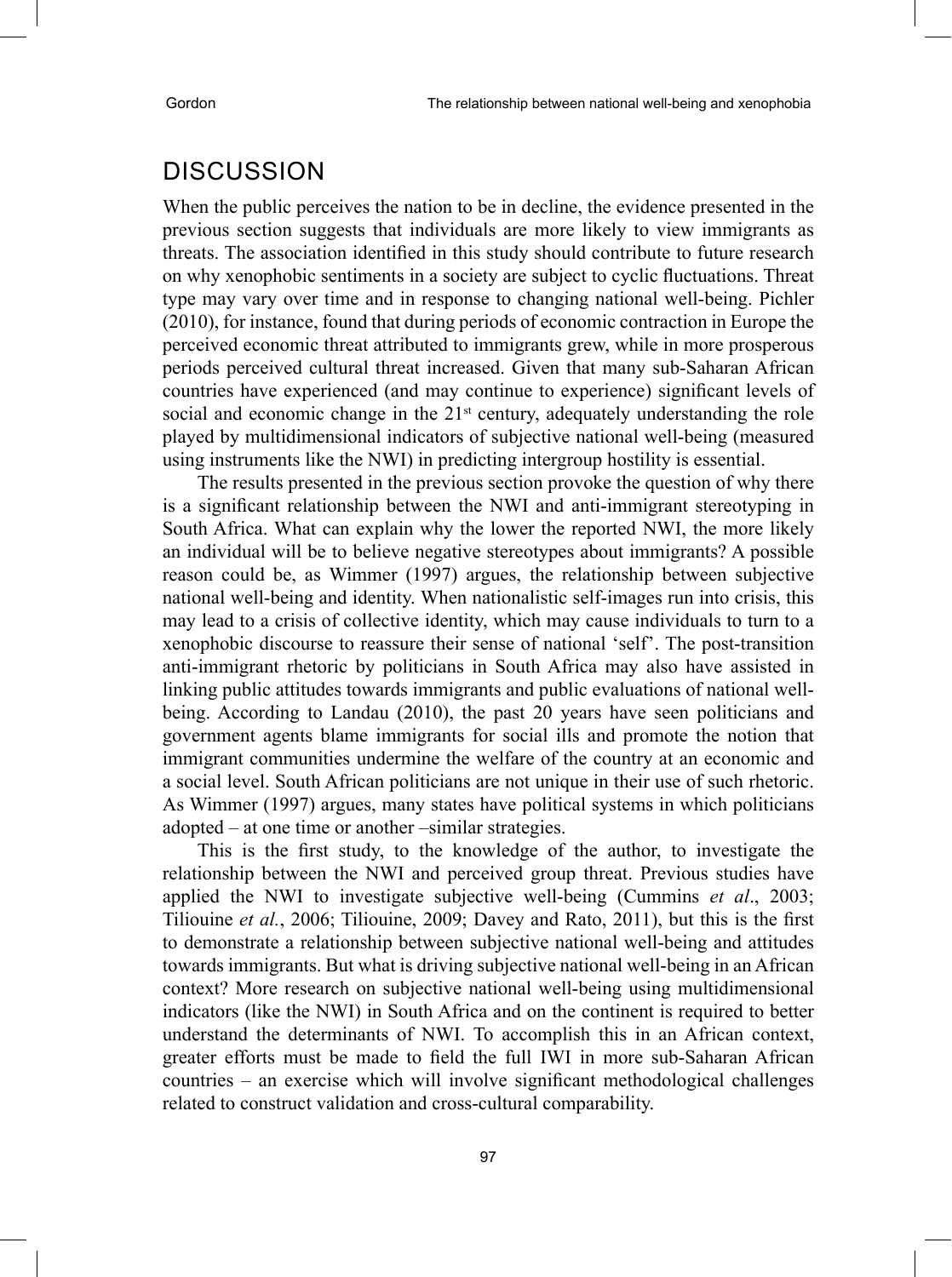# **CONCLUSION**

This study found that anti-immigrant stereotypes were widespread in South Africa in 2012. Given the level of observed anti-immigrant sentiment, it is apparent that there is a need for a concerted effort on the part of civil society and government to reduce negative stereotypes about immigrants. This article has not attempted to provide a holistic answer to how this may be achieved. The main aim here was to test whether the NWI had a significant relationship with anti-immigrant sentiments in a divided society. Multivariate testing showed that public concerns about the welfare of the nation have a salient relationship with perceived threat from immigrants in South Africa. The observed relationship with the National Well-being Index was stronger than with the more individual Personal Well-being Index. Those who had low subjective national well-being were found to have a tendency to see immigrants as the cause of rising crime rates, increasing unemployment, the spread of disease and the depletion of the country's resources. Reducing prejudice towards immigrants may, therefore, involve improving subjective national well-being among South African citizens.14 Addressing corruption, social inequality, crime and unemployment may be the key. Future studies should explore the determinants of subjective national well-being in other sub-Saharan countries in Africa.

#### Biographical note

**STEVEN GORDON** is a doctoral candidate with the School of Agricultural, Earth and Environmental Sciences at the University of KwaZulu-Natal, working on South Africans' attitudes towards immigration. He is also a Research Intern at the Human Science Research Council of South Africa, working in the Democracy and Governance and Service Delivery research programme and is a member of the South African Social Attitudes Survey (SASAS) unit. He holds a Master's degree in Global Studies from the University of Freiburg and a Master's in Population Studies from the University of KwaZulu-Natal. He has published on migrants and international migration in South Africa, and is currently pursuing research on social cohesion and quality of life.

### **ENDNOTES**

1. In this study, anti-immigrant sentiment refers to prejudicial attitudes towards foreigners or international migrants. Prejudice here is defined as negative feelings towards an individual (or group of individuals) based solely on that individual's association with a group.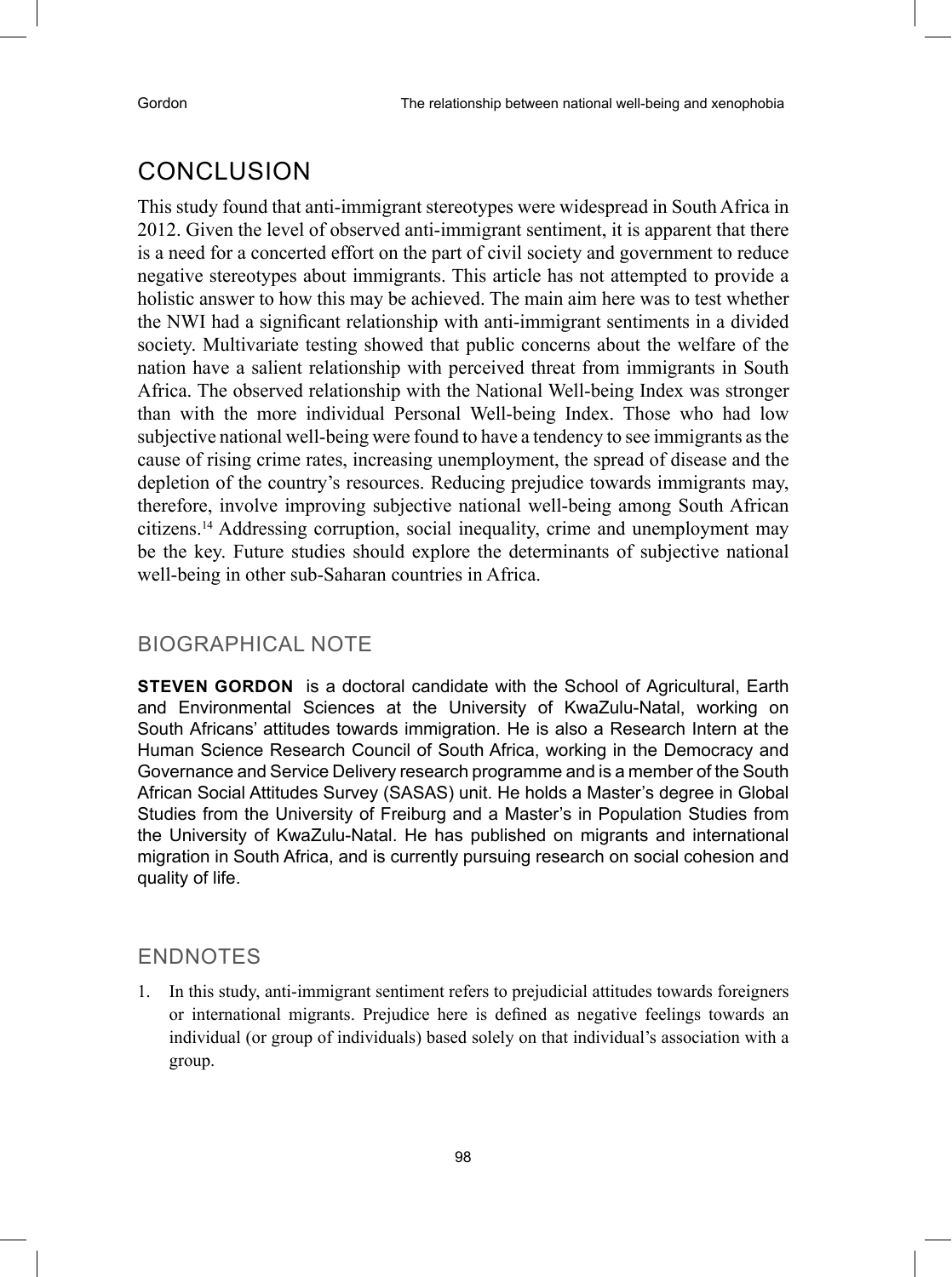- 2. In May 2008, mass riots struck the nations townships, lasting more than two weeks and making international headlines. During this period, violence in South African urban areas left more than 60 murdered, 700 wounded and over '100 000 displaced. Misago *et al.* (2008) provide a description of these events and a comprehensive discussion of the causes of this period of mass anti-immigrant violence (see also Landau, 2010; Fauvelle-Aymar and Segatti, 2012).
- 3. In this study an ingroup is defined as a social group with which an individual psychologically identifies, while an outgroup, by contrast, is a group with which the individual does not.
- 4. Sociotropic assessments of national economic performance have been shown to be influential in attitudinal research on immigration. A recent review of the existing literature on immigration attitudinal research by Hainmueller and Hopkins (2014) noted that when analysing attitudes toward immigrants, economic and cultural sociotropic considerations often prove more influential than the effect attributed to personal economic circumstances.
- 5. In line with the standard methodology on the IWI (Cummins *et al*., 2003), each item on both the NWI and the PWI was measured on a single 11-point scale ranging from 'completely dissatisfied' to 'completely satisfied'.
- 6. In 1997, the Southern African Migration Project conducted attitudinal surveys on immigrants and immigration policy among the citizens of southern Africa. Subsequent national attitudinal surveys were conducted by SAMP in South Africa in 1999, 2006 and 2010, which supported earlier results (Crush *et al.*, 2013). Data from the World Values, an international survey series, reinforced these findings and indicated that South Africans were very hostile in their attitudes towards immigrants, compared to other countries (Facchini *et al.*, 2013).
- 7. A 2014 countrywide analysis by the Institute for Security Studies (2014) revealed that incidents of crime were increasing. The aggravated robbery rate, for instance, grew from 202.6 per 100 000 people in 2012/13 to 225.3 per 100 000 in 2013/14. The poor, the majority of whom are black and living in urban areas, are most at risk of being victims of crimes, including violent property crimes.
- 8. Unemployment in the country has remained high since the 1980s and current trends show that the labour market continues to be characterised by high levels of long-term unemployment. The South African Quarterly Labour Force Survey for the second quarter of 2014 puts unemployment at over a quarter (25.5%) of the economically active population – a share that has grown 0.3 per cent from the first quarter (Statistics South Africa, 2014a). However, if discouraged job seekers are included in the definition of unemployed, then more than a third (35.6%) of those of working age were out of work in 2014. Youth unemployment is considerably higher – slightly less than half (49.8%) of those willing to work in the 15–24 age cohort. The number of people in long-term unemployment, defined as being unemployed for a year or more, is substantial and of the unemployed many have never had a job before (see also Statistics South Africa, 2014b).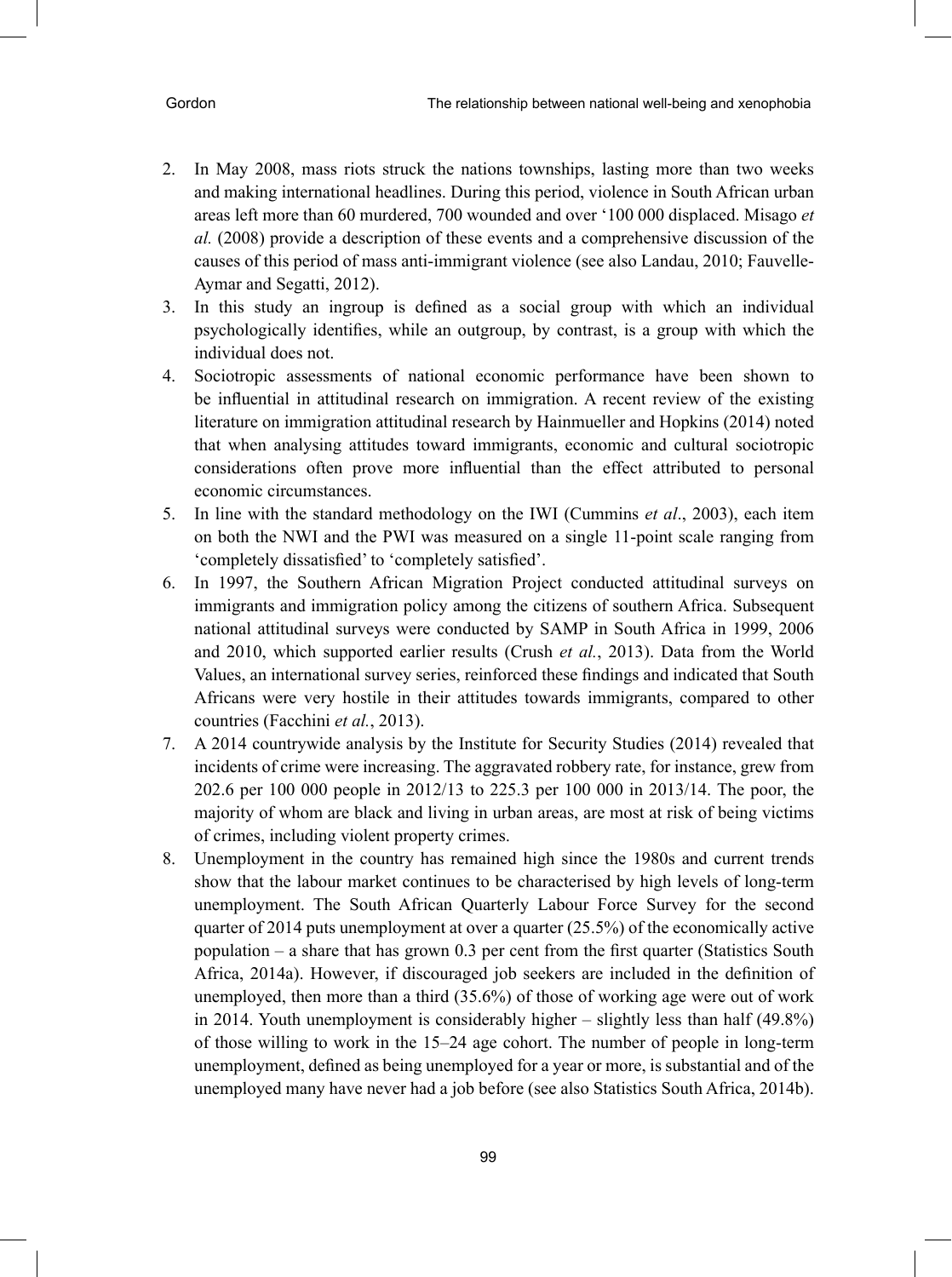- 9. According to the National Planning Commission (2012), the number of HIV/AIDS infected is predicted to continue to grow and reach 7.3 million in 2030. An antiretroviral programme, funded by the state, has alleviated some of the suffering inflicted by HIV/ AIDS, allowing the infected to live better-quality lives.
- 10. This includes black African respondents from minority language groups, including the Siswati, IsiNdebele, Xitsonga, Tshivenda and speakers of other African and non-African languages.
- 11. A linear regression analysis on the NWI (dependent) and a continuous educational attainment (independent) variable reported the following results:  $F(1,2230) = 0.03$ , Coef =  $-0.02$ , p = 0.86, Adj. R-squared =  $-0.00$ . If a categorical variable of educational attainment is used instead of a continuous one, bivariate methods do not find a statistically significant level of difference.
- 12. Two questions are employed to create this categorical variable: (1) How many acquaintances do you know who have come to live in South Africa from another country? and (2) Of the people you know who have come to live in South Africa from another country, how many would you consider to be friends?
- 13. An additional reason for selecting this indicator as a proxy for economic status is that household income was difficult to capture using data from SASAS 2012. Many respondents in the sample (24%) did not (or refused to) answer the question on household income.
- 14. But will improving the NWI assist in reducing xenophobic violence in the country? This study has not investigated the relationship between NWI and intergroup violence, and there is currently no evidence that links the NWI with intergroup violence in a linear fashion. The relationship between outgroup hostility and violence is complex and related to structural conditions within a society.

### **REFERENCES**

- Alexander, P. (2013). 'Marikana, turning point in South African history', *Review of African Political Economy*, vol. 40, no. 138, pp. 605–619.
- Blumer, H. (1958). 'Race prejudice as a sense of group position', *The Pacific Sociological Review*, vol. 1, no. 1, pp. 3–7.
- Crosby, F. (1976). 'A model of egoistical relative deprivation', *Psychological Review*, vol. 83, no. 2, pp. 85–113.
- Crush, J., Ramachandran, S., and Pendleton, W. (2013). *Soft targets: Xenophobia, public violence and changing attitudes to migrants in South Africa after May 2008*, Southern African Migration Project, Cape Town.
- Cummins, R. and Nistico, H. (2002). 'Maintaining life satisfaction: The role of positive cognitive bias', *Journal of Happiness Studies*, vol. 3, pp. 37–69.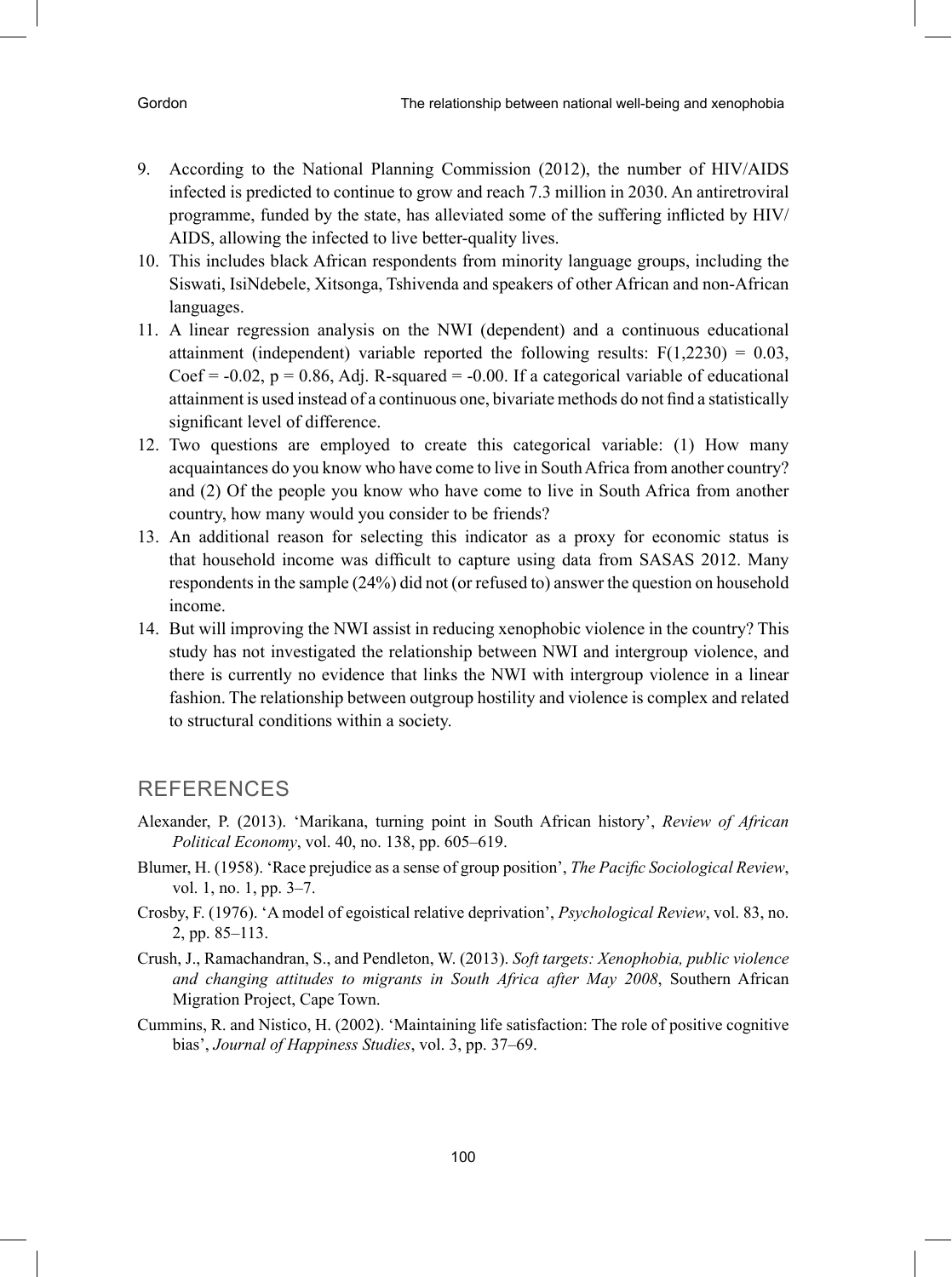- Cummins, R., Eckersley, R., and Pallant, J. (2003). 'Developing a national index of subjective wellbeing: The Australian Unity Wellbeing Index', *Social Indicators Research*, vol. 64, no. 2, pp. 159–190.
- Cummins, R.A., Mellor, D., Stokes, M.A., and Lau, A.A. (2009). 'Quality of life down-under: The Australian Unity Wellbeing Index', in Møller, V., Huschka, D. and Michalos, A. (Eds.). *Barometers of quality of life around the globe*, Spinger, London, pp. 135–159.
- Davey, G. and Rato, R. (2011). 'Subjective wellbeing in China: A review', *Journal of Happiness Studies*, vol. 13, no. 2, pp. 333–346.
- Diener, E. and Diener, M. (1995). 'Cross-cultural correlates of life satisfaction and self-esteem', *Journal of Personality and Social Psychology*, vol. 68, no. 4, pp. 653–663.
- Dodson, B. (2010). 'Locating xenophobia: Debate, discourse, and everyday experience in Cape Town, South Africa', *Africa Today*, vol. 56, no. 3, pp. 2–22.
- Facchini, G., Mayda, A.M., and Mendola, M. (2013). 'What drives individual attitudes towards immigration in South Africa?', *Review of International Economics*, vol. 21, no. 2, pp. 326– 341.
- Fauvelle-Aymar, C. and Segatti, A.W.K. (2012). 'People, space and politics: An exploration of factors explaining the 2008 anti-foreigner violence in South Africa', in Landau, L.B. (Ed.). *Exorcising the demons within: Xenophobia, violence and statecraft in contemporary South Africa*, United Nations University Press with Wits University Press, Johannesburg, pp. 58– 88.
- Gorodzeisky, A. (2013). 'Mechanisms of exclusion: Attitudes toward allocation of social rights to out-group population', *Ethnic and Racial Studies*, vol. 36, no. 5, pp. 795–817.
- Hainmueller, J. and Hopkins, D.J. (2014). 'Public attitudes toward immigration', *Annual Review of Political Science*, vol. 17, no. 1, pp. 225–249.
- Hickel, J. (2014). 'Xenophobia in South Africa: Order, chaos, and the moral economy of witchcraft', *Cultural Anthropology*, vol. 29, no. 1, pp. 103–127.
- Institute for Security Studies (2014). Factsheet: *Explaining the official crime statistics for 2013/14*, Available at http://www.issafrica.org/uploads/ISS-crime-statistics-factsheet-2013-2014.pdf (accessed 10 November 2014).
- Landau, L.B. (2010). 'Loving the alien? Citizenship, law, and the future in South Africa's demonic society', *African Affairs*, vol. 109, no. 435, pp. 213–230.
- Misago, J.P., Monson, T., and Landau, L.B. (2008). *Tensions, territory and terror: Understanding violence against foreigners in South Africa*, University of the Witwatersrand Forced Migration Studies Programme, Johannesburg.
- Møller, V. (1999). 'South African quality of life trends in the late 1990s: Major divides in perceptions', *Society in Transition*, vol. 30, no. 2, pp. 93–105.
- Møller, V. (2005). 'Resilient or resigned? Criminal victimisation and quality of life in South Africa', *Social Indicators Research*, vol. 72, no. 3, pp. 263–317.
- Møller, V. (2007). 'Quality of life in South Africa the first ten years of democracy', *Social Indicators Research*, vol. 81, no. 2, pp. 181–201.
- Møller, V. (2013). 'South African quality of life trends over three decades, 1980–2010', *Social Indicators Research*, vol. 113, no. 3, pp. 915–940.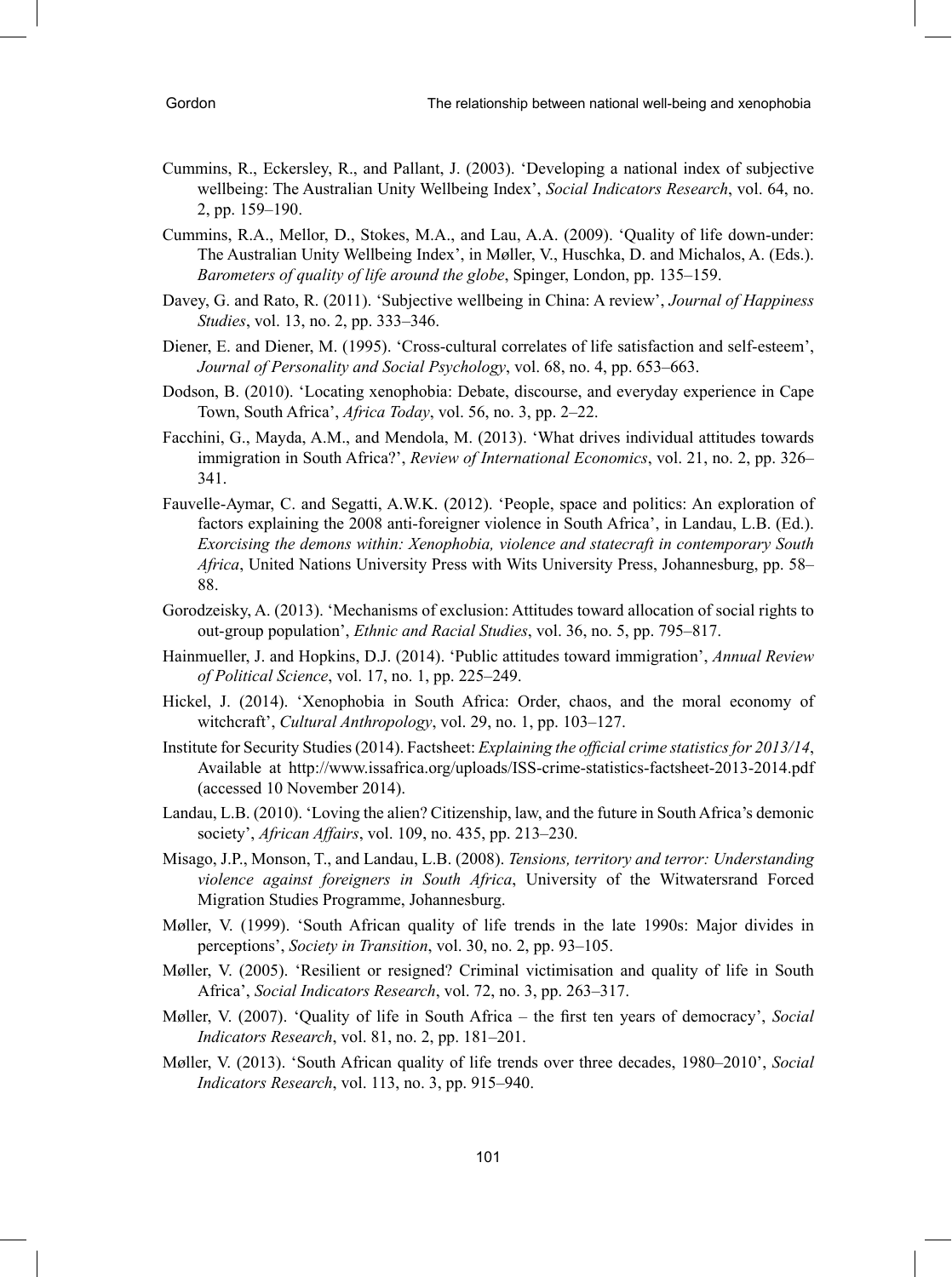- National Planning Commission. (2012). *National Development Plan 2030: Our future, make it work*, National Planning Commission, Pretoria.
- Pettigrew, T.F., Jackson, J.S., Brika, J., Lemaine, G., Meertens, R.W., Wagner, U., and Zick, A. (1997). 'Outgroup prejudice in western Europe', *European Review of Social Psychology*, vol. 8, no. 1, pp. 241–273.
- Pettigrew, T.F., Tropp, L.R., Wagner, U., and Christ, O. (2011). 'Recent advances in intergroup contact theory', *International Journal of Intercultural Relations*, vol. 35, no. 3, pp. 271–280.
- Pichler, F. (2010). 'Foundations of anti-immigrant sentiment: The variable nature of perceived group threat across changing European societies, 2002–2006', *International Journal of Comparative Sociology*, vol. 51, no. 6, pp. 445–469.
- Raijman, R., Davidov, E., Schmidt, P., and Hochman, O. (2008). 'What does a nation owe noncitizens? National attachments, perception of threat and attitudes towards granting citizenship rights in a comparative perspective', *International Journal of Comparative Sociology*, vol. 49, no. 2/3, pp. 195–220.
- Roberts, B.B.J. (2012). 'State of affliction: Fear of crime and quality of life in South Africa', in Webb, D. and Wills-Herrera, E. (Eds.). *Subjective well-being and security*, Social Indicators Research Series. Springer Netherlands, Dordrecht, pp. 149–175.
- Roberts, B.B.J., Gordon, S.L., Struwig, J., and Møller, V. (2015). 'Shadow of the sun: The distribution of wellbeing in sub-Saharan Africa', in Glatzer, W., Møller, V., Camfield, L. and Rojas, M. (Eds.). *The global handbook of wellbeing and quality of life*, Springer Press, Dordrecht, pp. 531–568.
- Statistics South Africa (2014a). '*Quarterly Labour Force Survey*, *2nd Quarter 2014*', Available at http://www.statssa.gov.za/publications/statsabout.asp?PPN=P0211&SCH (accessed 2003/2004).
- Statistics South Africa (2014b). '*Gross Domestic Product (GDP), 3rd Quarter 2014*', Available at http://beta2.statssa.gov.za/?page\_id=1854&PPN=P0441&SCH=5957 (accessed 20 March 2015).
- Statistics South Africa (2014c). '*Poverty trends in South Africa: An examination of absolute poverty between 2006 and 2011*', Available at http://beta2.statssa.gov.za/?page\_ id=1854&PPN=Report-03-10-06&SCH=5794 (accessed 20 March 2015).
- Tiliouine, H. (2009). 'Stability and change in national and personal wellbeing in Algeria: A case study of a developing country in transition', in Møller, V. and Huschka, D. (Eds.). *Quality of life and the millennium challenge*, Social Indicators Research Series, Springer Netherlands, Dordrecht, pp. 115–138.
- Tiliouine, H., Cummins, R.A., and Davern, M. (2006). 'Measuring wellbeing in developing countries: The case of Algeria', *Social Indicators Research*, vol. 75, no. 1, pp. 1–30.
- Wimmer, A. (1997). 'Explaining xenophobia and racism: A critical review of current research approaches', *Ethnic and Racial Studies*, vol. 20, no. 1, pp. 17–41.
- United Nations Population Division (UNDP). (2013). '*International Migration 2013*'. Department of Economic and Social Affairs, Population Division. Available at http://esa.un.org/ unmigration/documents/WallChart2013.pdf (accessed 10 November 2014).